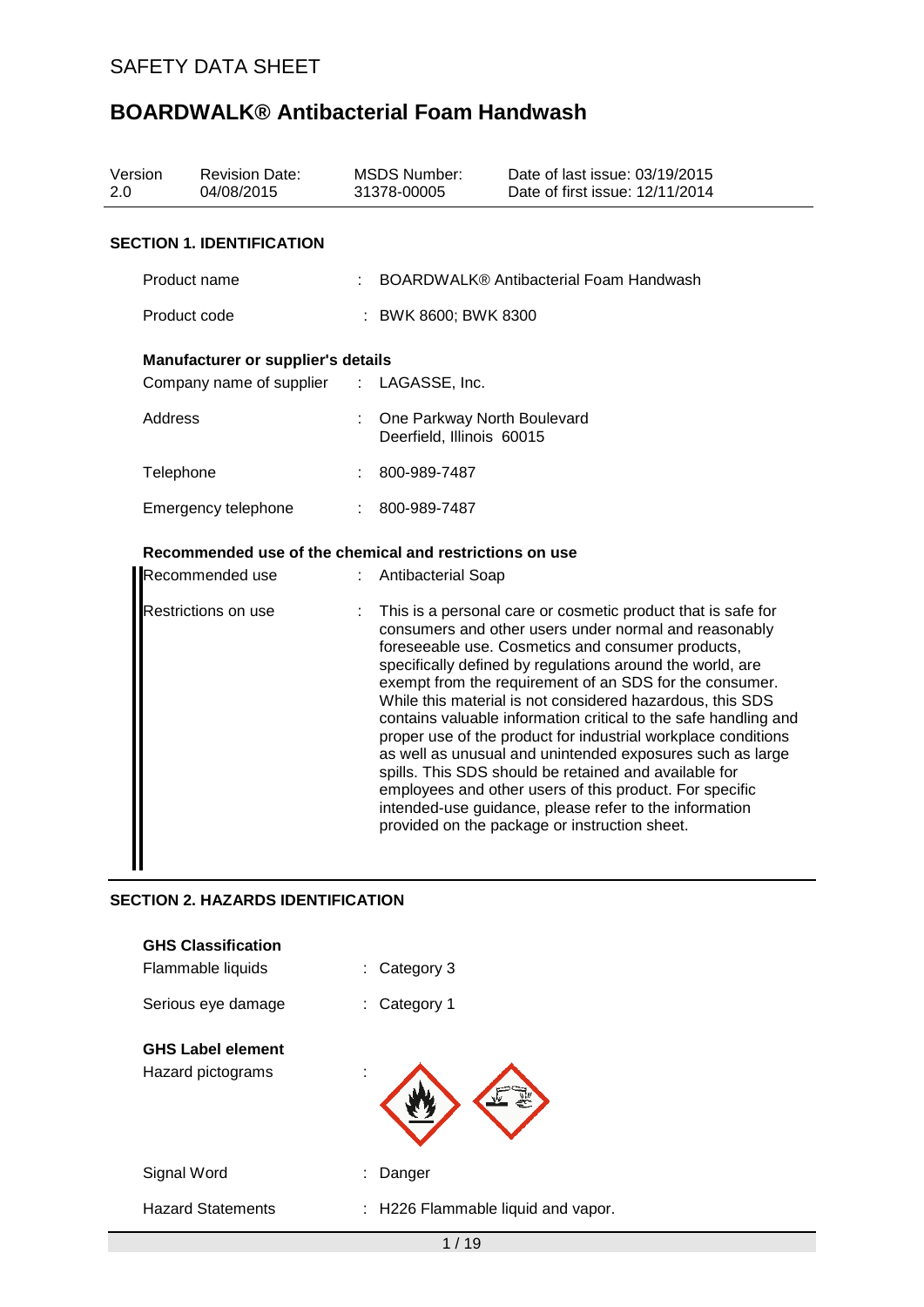| Version<br>2.0 | <b>Revision Date:</b><br>04/08/2015 | <b>MSDS Number:</b><br>31378-00005                                                                                                                                                                                     | Date of last issue: 03/19/2015<br>Date of first issue: 12/11/2014                                                                                                                                                                                                                                                                                                                                                                                                                                                                                                                                                                                                                                        |
|----------------|-------------------------------------|------------------------------------------------------------------------------------------------------------------------------------------------------------------------------------------------------------------------|----------------------------------------------------------------------------------------------------------------------------------------------------------------------------------------------------------------------------------------------------------------------------------------------------------------------------------------------------------------------------------------------------------------------------------------------------------------------------------------------------------------------------------------------------------------------------------------------------------------------------------------------------------------------------------------------------------|
|                |                                     | H318 Causes serious eye damage.                                                                                                                                                                                        |                                                                                                                                                                                                                                                                                                                                                                                                                                                                                                                                                                                                                                                                                                          |
|                | <b>Precautionary Statements</b>     | : Prevention:<br>No smoking.<br>P233 Keep container tightly closed.<br>equipment.<br>P242 Use only non-sparking tools.<br><b>Response:</b><br>CENTER or doctor/ physician.<br>Storage:<br>Disposal:<br>disposal plant. | P210 Keep away from heat/sparks/open flames/hot surfaces.<br>P241 Use explosion-proof electrical/ventilating/lighting/<br>P243 Take precautionary measures against static discharge.<br>P280 Wear protective gloves/ eye protection/ face protection.<br>P303 + P361 + P353 IF ON SKIN (or hair): Take off immediately<br>all contaminated clothing. Rinse skin with water/shower.<br>P305 + P351 + P338 + P310 IF IN EYES: Rinse cautiously with<br>water for several minutes. Remove contact lenses, if present<br>and easy to do. Continue rinsing. Immediately call a POISON<br>P403 + P235 Store in a well-ventilated place. Keep cool.<br>P501 Dispose of contents/ container to an approved waste |

#### **Other hazards**

Vapors may form explosive mixture with air.

### **SECTION 3. COMPOSITION/INFORMATION ON INGREDIENTS**

Substance / Mixture : Mixture

# **Hazardous ingredients**

| <b>Chemical Name</b>                                                       | CAS-No.       | Concentration (%) |
|----------------------------------------------------------------------------|---------------|-------------------|
| Ethanol                                                                    | 64-17-5       | $>= 1 - 5$        |
| Alpha-Sulfo-omega-(dodecyloxy)-poly(oxy-1,2-<br>ethanediyl), Ammonium salt | 67762-19-0    | $>= 1 - 5$        |
| Ammonium dodecyl sulphate                                                  | 2235-54-3     | $>= 1 - 5$        |
| Propylene glycol                                                           | $57 - 55 - 6$ | $>= 1 - 5$        |
| 4-chloro-3,5-dimethylphenol                                                | 88-04-0       | $>= 0.1 - 1.1$    |

### **SECTION 4. FIRST AID MEASURES**

| General advice          |  | : In the case of accident or if you feel unwell, seek medical<br>advice immediately.<br>When symptoms persist or in all cases of doubt seek medical<br>advice. |
|-------------------------|--|----------------------------------------------------------------------------------------------------------------------------------------------------------------|
| If inhaled              |  | : If inhaled, remove to fresh air.<br>Get medical attention if symptoms occur.                                                                                 |
| In case of skin contact |  | : Wash with water and soap as a precaution.<br>Get medical attention if symptoms occur.                                                                        |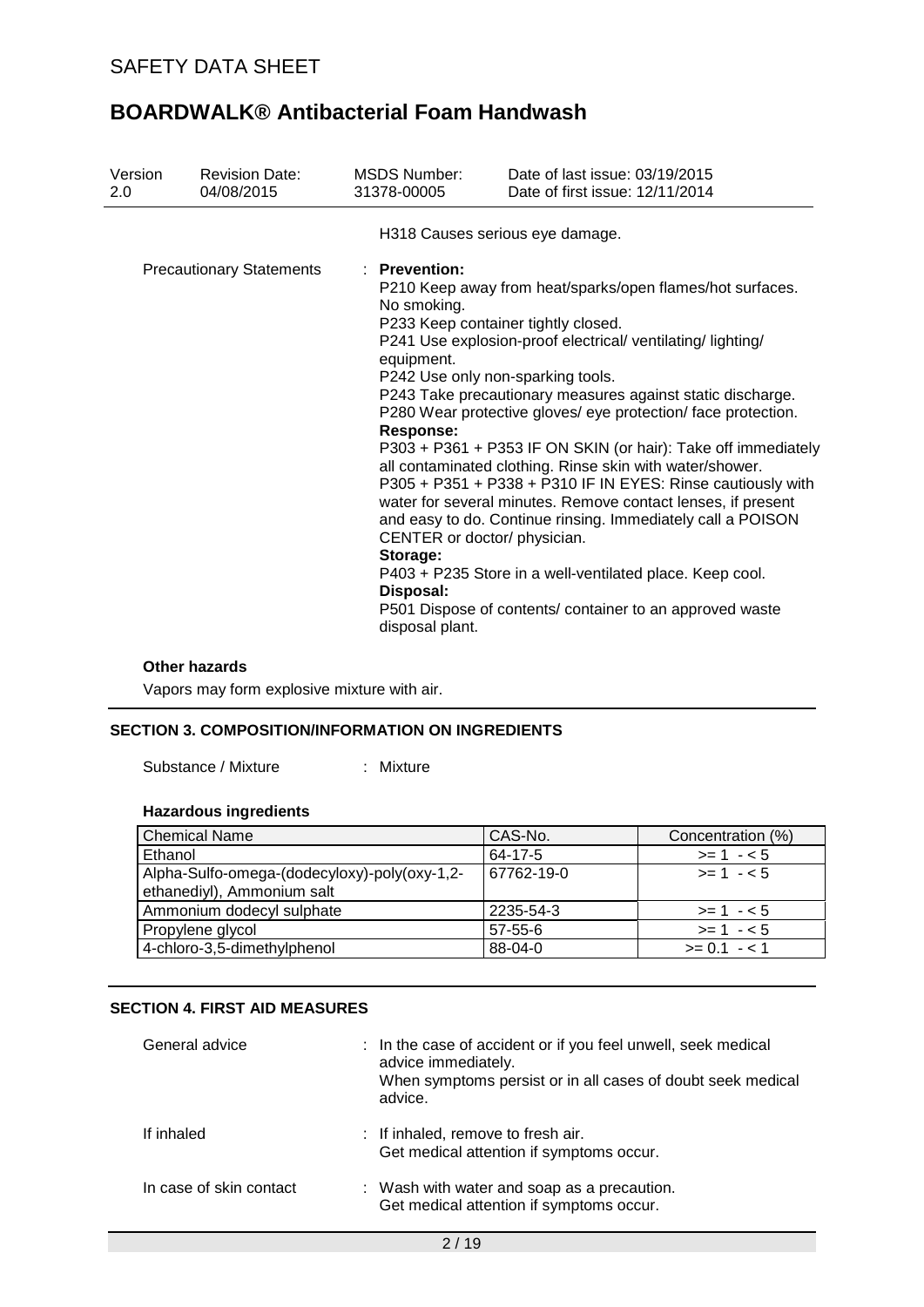# SAFETY DATA SHEET

| Version<br>2.0 | <b>Revision Date:</b><br>04/08/2015                    | MSDS Number:<br>31378-00005                                    | Date of last issue: 03/19/2015<br>Date of first issue: 12/11/2014                                                                                                   |
|----------------|--------------------------------------------------------|----------------------------------------------------------------|---------------------------------------------------------------------------------------------------------------------------------------------------------------------|
|                | In case of eye contact                                 | for at least 15 minutes.<br>Get medical attention immediately. | : In case of contact, immediately flush eyes with plenty of water<br>If easy to do, remove contact lens, if worn.                                                   |
| If swallowed   |                                                        | Rinse mouth thoroughly with water.                             | : If swallowed, DO NOT induce vomiting.<br>Get medical attention if symptoms occur.                                                                                 |
| delayed        | Most important symptoms<br>and effects, both acute and | : Causes serious eye damage.                                   |                                                                                                                                                                     |
|                | Protection of first-aiders                             |                                                                | : First Aid responders should pay attention to self-protection,<br>and use the recommended personal protective equipment<br>when the potential for exposure exists. |
|                | Notes to physician                                     |                                                                | Treat symptomatically and supportively.                                                                                                                             |

# **BOARDWALK® Antibacterial Foam Handwash**

### **SECTION 5. FIRE-FIGHTING MEASURES**

| Suitable extinguishing media                      | : Water spray<br>Alcohol-resistant foam<br>Dry chemical<br>Carbon dioxide (CO2)                                                                                                                                                                         |
|---------------------------------------------------|---------------------------------------------------------------------------------------------------------------------------------------------------------------------------------------------------------------------------------------------------------|
| Unsuitable extinguishing<br>media                 | : High volume water jet                                                                                                                                                                                                                                 |
| Specific hazards during fire<br>fighting          | : Do not use a solid water stream as it may scatter and spread<br>fire.<br>Flash back possible over considerable distance.<br>Vapors may form explosive mixtures with air.<br>Exposure to combustion products may be a hazard to health.                |
| Hazardous combustion prod-<br>ucts                | : Carbon oxides<br>Sulfur oxides<br>Nitrogen oxides (NOx)                                                                                                                                                                                               |
| Specific extinguishing<br>methods                 | : Use extinguishing measures that are appropriate to local<br>circumstances and the surrounding environment.<br>Use water spray to cool unopened containers.<br>Remove undamaged containers from fire area if it is safe to do<br>SO.<br>Evacuate area. |
| Special protective equipment<br>for fire-fighters | : In the event of fire, wear self-contained breathing apparatus.<br>Use personal protective equipment.                                                                                                                                                  |

### **SECTION 6. ACCIDENTAL RELEASE MEASURES**

Personal precautions,  $\qquad \qquad : \qquad \text{Remove all sources of }$  ignition.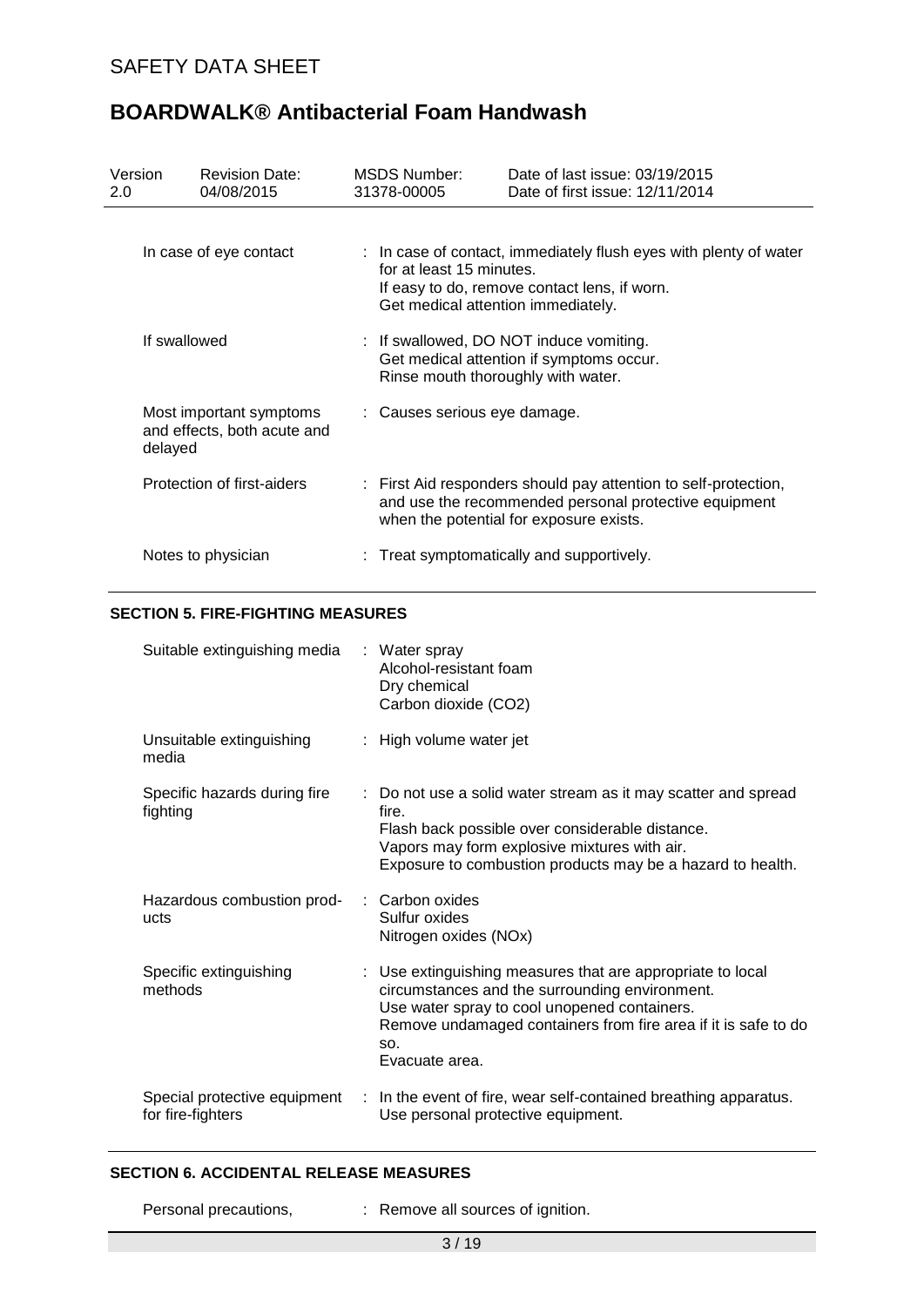| Version<br>2.0                                   | <b>Revision Date:</b><br>04/08/2015                      | <b>MSDS Number:</b><br>31378-00005                                                                                      | Date of last issue: 03/19/2015<br>Date of first issue: 12/11/2014                                                                                                                                                                                                                                                                                                                                                                                                                                                                                                                                                                                                                                    |  |  |
|--------------------------------------------------|----------------------------------------------------------|-------------------------------------------------------------------------------------------------------------------------|------------------------------------------------------------------------------------------------------------------------------------------------------------------------------------------------------------------------------------------------------------------------------------------------------------------------------------------------------------------------------------------------------------------------------------------------------------------------------------------------------------------------------------------------------------------------------------------------------------------------------------------------------------------------------------------------------|--|--|
| protective equipment and<br>emergency procedures |                                                          | Use personal protective equipment.<br>Follow safe handling advice and personal protective<br>equipment recommendations. |                                                                                                                                                                                                                                                                                                                                                                                                                                                                                                                                                                                                                                                                                                      |  |  |
|                                                  | <b>Environmental precautions</b>                         | barriers).<br>cannot be contained.                                                                                      | Discharge into the environment must be avoided.<br>Prevent further leakage or spillage if safe to do so.<br>Prevent spreading over a wide area (e.g. by containment or oil<br>Retain and dispose of contaminated wash water.<br>Local authorities should be advised if significant spillages                                                                                                                                                                                                                                                                                                                                                                                                         |  |  |
|                                                  | Methods and materials for<br>containment and cleaning up | Non-sparking tools should be used.<br>jet.<br>container.<br>absorbent.                                                  | Soak up with inert absorbent material.<br>Suppress (knock down) gases/vapors/mists with a water spray<br>For large spills, provide diking or other appropriate<br>containment to keep material from spreading. If diked material<br>can be pumped, store recovered material in appropriate<br>Clean up remaining materials from spill with suitable<br>Local or national regulations may apply to releases and<br>disposal of this material, as well as those materials and items<br>employed in the cleanup of releases. You will need to<br>determine which regulations are applicable.<br>Sections 13 and 15 of this SDS provide information regarding<br>certain local or national requirements. |  |  |

## **SECTION 7. HANDLING AND STORAGE**

| <b>Technical measures</b>   | : See Engineering measures under EXPOSURE<br>CONTROLS/PERSONAL PROTECTION section.                                                                                                                                                                                                                                                                                                                                                                                                |
|-----------------------------|-----------------------------------------------------------------------------------------------------------------------------------------------------------------------------------------------------------------------------------------------------------------------------------------------------------------------------------------------------------------------------------------------------------------------------------------------------------------------------------|
| Local/Total ventilation     | : Use with local exhaust ventilation.<br>Use only in an area equipped with explosion proof exhaust<br>ventilation.                                                                                                                                                                                                                                                                                                                                                                |
| Advice on safe handling     | : Avoid inhalation of vapor or mist.<br>Do not swallow.<br>Do not get in eyes.<br>Avoid prolonged or repeated contact with skin.<br>Handle in accordance with good industrial hygiene and safety<br>practice.<br>Non-sparking tools should be used.<br>Keep container tightly closed.<br>Keep away from heat and sources of ignition.<br>Take precautionary measures against static discharges.<br>Take care to prevent spills, waste and minimize release to the<br>environment. |
| Conditions for safe storage | : Keep in properly labeled containers.<br>Keep tightly closed.<br>Keep in a cool, well-ventilated place.                                                                                                                                                                                                                                                                                                                                                                          |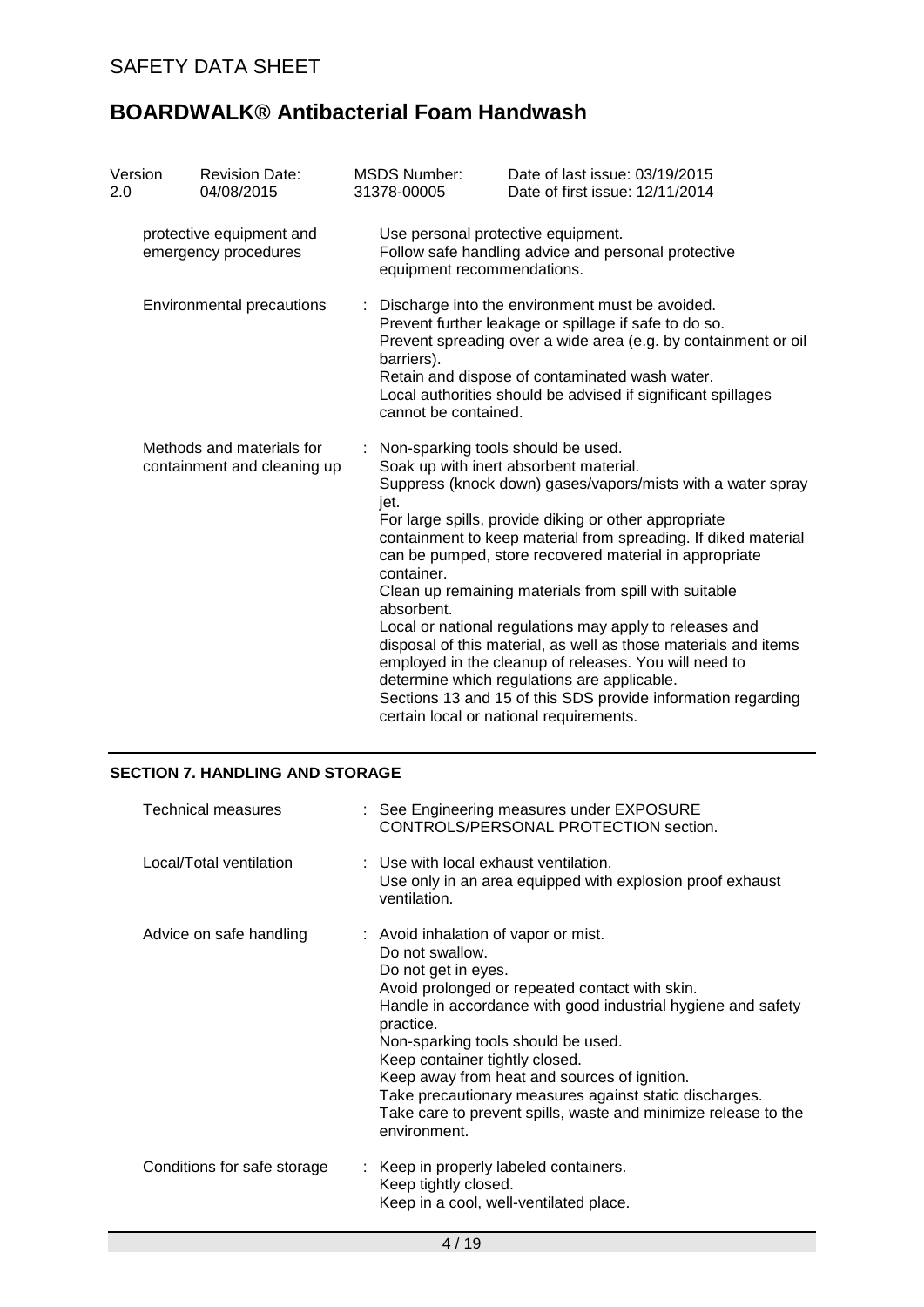| Version<br>2.0     | <b>Revision Date:</b><br>04/08/2015 | MSDS Number:<br>31378-00005                                                                                                                                  | Date of last issue: 03/19/2015<br>Date of first issue: 12/11/2014                                                                                    |
|--------------------|-------------------------------------|--------------------------------------------------------------------------------------------------------------------------------------------------------------|------------------------------------------------------------------------------------------------------------------------------------------------------|
|                    |                                     |                                                                                                                                                              | Store in accordance with the particular national regulations.<br>Keep away from heat and sources of ignition.                                        |
| Materials to avoid |                                     | Strong oxidizing agents<br>Organic peroxides<br>Flammable solids<br>Pyrophoric liquids<br>Pyrophoric solids<br>flammable gases<br><b>Explosives</b><br>Gases | : Do not store with the following product types:<br>Self-heating substances and mixtures<br>Substances and mixtures which in contact with water emit |

### **SECTION 8. EXPOSURE CONTROLS/PERSONAL PROTECTION**

#### **Ingredients with workplace control parameters**

| Ingredients      | CAS-No.       | Value type<br>(Form of<br>exposure) | Control<br>parameters /<br>Permissible<br>concentration | <b>Basis</b>     |
|------------------|---------------|-------------------------------------|---------------------------------------------------------|------------------|
| <b>I</b> Ethanol | 64-17-5       | <b>TWA</b>                          | 1,000 ppm<br>1,900 mg/m3                                | <b>NIOSH REL</b> |
|                  |               | <b>TWA</b>                          | 1,000 ppm<br>1,900 mg/m3                                | OSHA Z-1         |
|                  |               | <b>STEL</b>                         | 1,000 ppm                                               | <b>ACGIH</b>     |
| Propylene glycol | $57 - 55 - 6$ | TWA                                 | $10$ mg/m $3$                                           | <b>US WEEL</b>   |

### **Hazardous components without workplace control parameters**

| Ingredients                 | CAS-No.    |
|-----------------------------|------------|
| Alpha-Sulfo-omega-          | 67762-19-0 |
| (dodecyloxy)-poly(oxy-1,2-  |            |
| ethanediyl), Ammonium salt  |            |
| Ammonium dodecyl sulphate   | 2235-54-3  |
| 4-chloro-3,5-dimethylphenol | 88-04-0    |

#### **Engineering measures** : Minimize workplace exposure concentrations.

Use only in an area equipped with explosion proof exhaust ventilation.

Use with local exhaust ventilation.

Dust formation may be relevant in the processing of this product. In addition to substance-specific OELs, general limitations of concentrations of particulates in the air at workplaces have to be considered in workplace risk assessment. Relevant limits include: OSHA PEL for Particulates Not Otherwise Regulated of 15 mg/m3 - total dust, 5 mg/m3 - respirable fraction; and ACGIH TWA for Particles (insoluble or poorly soluble) Not Otherwise Specified of 3 mg/m3 - respirable particles, 10 mg/m3 inhalable particles.

### **Personal protective equipment**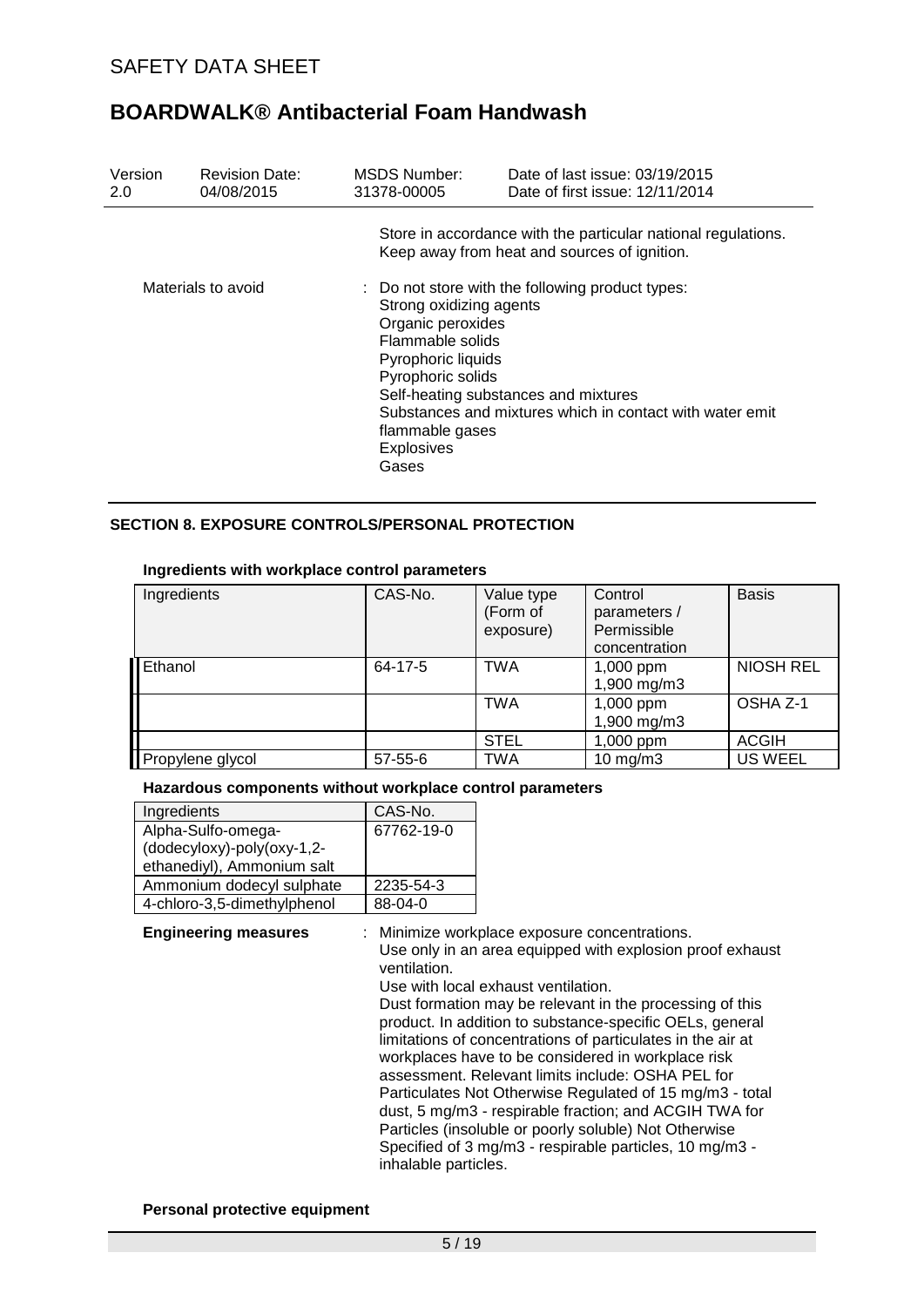| Version<br>2.0         | <b>Revision Date:</b><br>04/08/2015 | <b>MSDS Number:</b><br>31378-00005                                                                                                                                                                                                                                                                                                                                                                                                                                                                                                                                                                                                                                                                     | Date of last issue: 03/19/2015<br>Date of first issue: 12/11/2014                                                                                                                                                                                                                                                                                                                                             |  |  |
|------------------------|-------------------------------------|--------------------------------------------------------------------------------------------------------------------------------------------------------------------------------------------------------------------------------------------------------------------------------------------------------------------------------------------------------------------------------------------------------------------------------------------------------------------------------------------------------------------------------------------------------------------------------------------------------------------------------------------------------------------------------------------------------|---------------------------------------------------------------------------------------------------------------------------------------------------------------------------------------------------------------------------------------------------------------------------------------------------------------------------------------------------------------------------------------------------------------|--|--|
| Respiratory protection |                                     | General and local exhaust ventilation is recommended to<br>maintain vapor exposures below recommended limits. Where<br>concentrations are above recommended limits or are<br>unknown, appropriate respiratory protection should be worn.<br>Follow OSHA respirator regulations (29 CFR 1910.134) and<br>use NIOSH/MSHA approved respirators. Protection provided<br>by air purifying respirators against exposure to any<br>hazardous chemical is limited. Use a positive pressure air<br>supplied respirator if there is any potential for uncontrolled<br>release, exposure levels are unknown, or any other<br>circumstance where air purifying respirators may not provide<br>adequate protection. |                                                                                                                                                                                                                                                                                                                                                                                                               |  |  |
|                        | Hand protection<br>Material         | Impervious gloves                                                                                                                                                                                                                                                                                                                                                                                                                                                                                                                                                                                                                                                                                      |                                                                                                                                                                                                                                                                                                                                                                                                               |  |  |
|                        | Material                            | : Flame retardant gloves                                                                                                                                                                                                                                                                                                                                                                                                                                                                                                                                                                                                                                                                               |                                                                                                                                                                                                                                                                                                                                                                                                               |  |  |
| Remarks                |                                     |                                                                                                                                                                                                                                                                                                                                                                                                                                                                                                                                                                                                                                                                                                        | Choose gloves to protect hands against chemicals depending<br>on the concentration specific to place of work. Breakthrough<br>time is not determined for the product. Change gloves often!<br>For special applications, we recommend clarifying the<br>resistance to chemicals of the aforementioned protective<br>gloves with the glove manufacturer. Wash hands before<br>breaks and at the end of workday. |  |  |
|                        | Eye protection                      | Face-shield                                                                                                                                                                                                                                                                                                                                                                                                                                                                                                                                                                                                                                                                                            | : Wear the following personal protective equipment:<br>Chemical resistant goggles must be worn.<br>If splashes are likely to occur, wear:                                                                                                                                                                                                                                                                     |  |  |
|                        | Skin and body protection            | potential.                                                                                                                                                                                                                                                                                                                                                                                                                                                                                                                                                                                                                                                                                             | Select appropriate protective clothing based on chemical<br>resistance data and an assessment of the local exposure<br>Wear the following personal protective equipment:<br>Flame retardant antistatic protective clothing.<br>Skin contact must be avoided by using impervious protective<br>clothing (gloves, aprons, boots, etc).                                                                          |  |  |
|                        | Hygiene measures                    |                                                                                                                                                                                                                                                                                                                                                                                                                                                                                                                                                                                                                                                                                                        | : Ensure that eye flushing systems and safety showers are<br>located close to the working place.<br>When using do not eat, drink or smoke.<br>Wash contaminated clothing before re-use.                                                                                                                                                                                                                       |  |  |

## **SECTION 9. PHYSICAL AND CHEMICAL PROPERTIES**

| Appearance     | $:$ liquid            |
|----------------|-----------------------|
| Color          | : clear, amber, brown |
| Odor           | $:$ fruity            |
| Odor Threshold | $:$ No data available |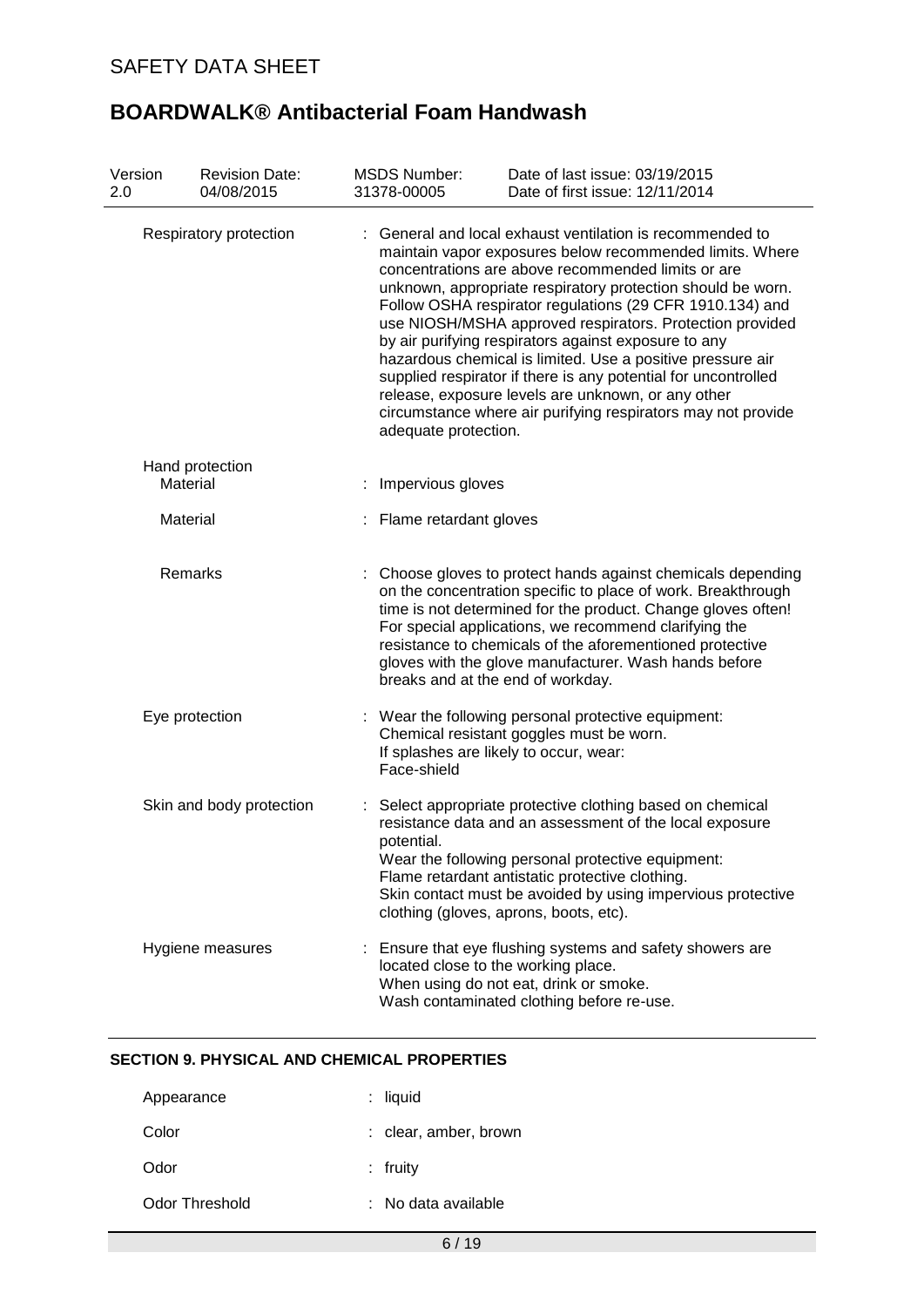| Version<br>2.0                             | <b>Revision Date:</b><br>04/08/2015        | <b>MSDS Number:</b><br>31378-00005 | Date of last issue: 03/19/2015<br>Date of first issue: 12/11/2014 |  |
|--------------------------------------------|--------------------------------------------|------------------------------------|-------------------------------------------------------------------|--|
|                                            |                                            |                                    |                                                                   |  |
|                                            | pH                                         | $4.5 - 8.5$                        |                                                                   |  |
|                                            | Melting point/freezing point               | No data available                  |                                                                   |  |
| Initial boiling point and boiling<br>range |                                            | : 83 °C                            |                                                                   |  |
|                                            | Flash point                                | 58.9 °C                            |                                                                   |  |
|                                            | Evaporation rate                           | No data available                  |                                                                   |  |
|                                            | Flammability (solid, gas)                  | : Not applicable                   |                                                                   |  |
|                                            | Upper explosion limit                      | No data available                  |                                                                   |  |
|                                            | Lower explosion limit                      | No data available                  |                                                                   |  |
|                                            | Vapor pressure                             | No data available                  |                                                                   |  |
| Relative vapor density                     |                                            | : No data available                |                                                                   |  |
| Density                                    |                                            | $1.00$ g/cm3                       |                                                                   |  |
|                                            |                                            |                                    |                                                                   |  |
|                                            | Solubility(ies)<br>Water solubility        | : soluble                          |                                                                   |  |
|                                            | Partition coefficient: n-<br>octanol/water | : Not applicable                   |                                                                   |  |
|                                            | Autoignition temperature                   | : No data available                |                                                                   |  |
|                                            | Decomposition temperature                  |                                    | The substance or mixture is not classified self-reactive.         |  |
|                                            | Viscosity<br>Viscosity, kinematic          | : 10 - 20 mm2/s (20 $^{\circ}$ C)  |                                                                   |  |
|                                            | <b>Explosive properties</b>                | Not explosive                      |                                                                   |  |
|                                            | Oxidizing properties                       |                                    | The substance or mixture is not classified as oxidizing.          |  |
|                                            |                                            |                                    |                                                                   |  |

# **SECTION 10. STABILITY AND REACTIVITY**

| Reactivity                              | : Not classified as a reactivity hazard.                                                                                |
|-----------------------------------------|-------------------------------------------------------------------------------------------------------------------------|
| Chemical stability                      | : Stable under normal conditions.                                                                                       |
| Possibility of hazardous reac-<br>tions | : Flammable liquid and vapor.<br>Vapors may form explosive mixture with air.<br>Can react with strong oxidizing agents. |
| Conditions to avoid                     | : Heat, flames and sparks.                                                                                              |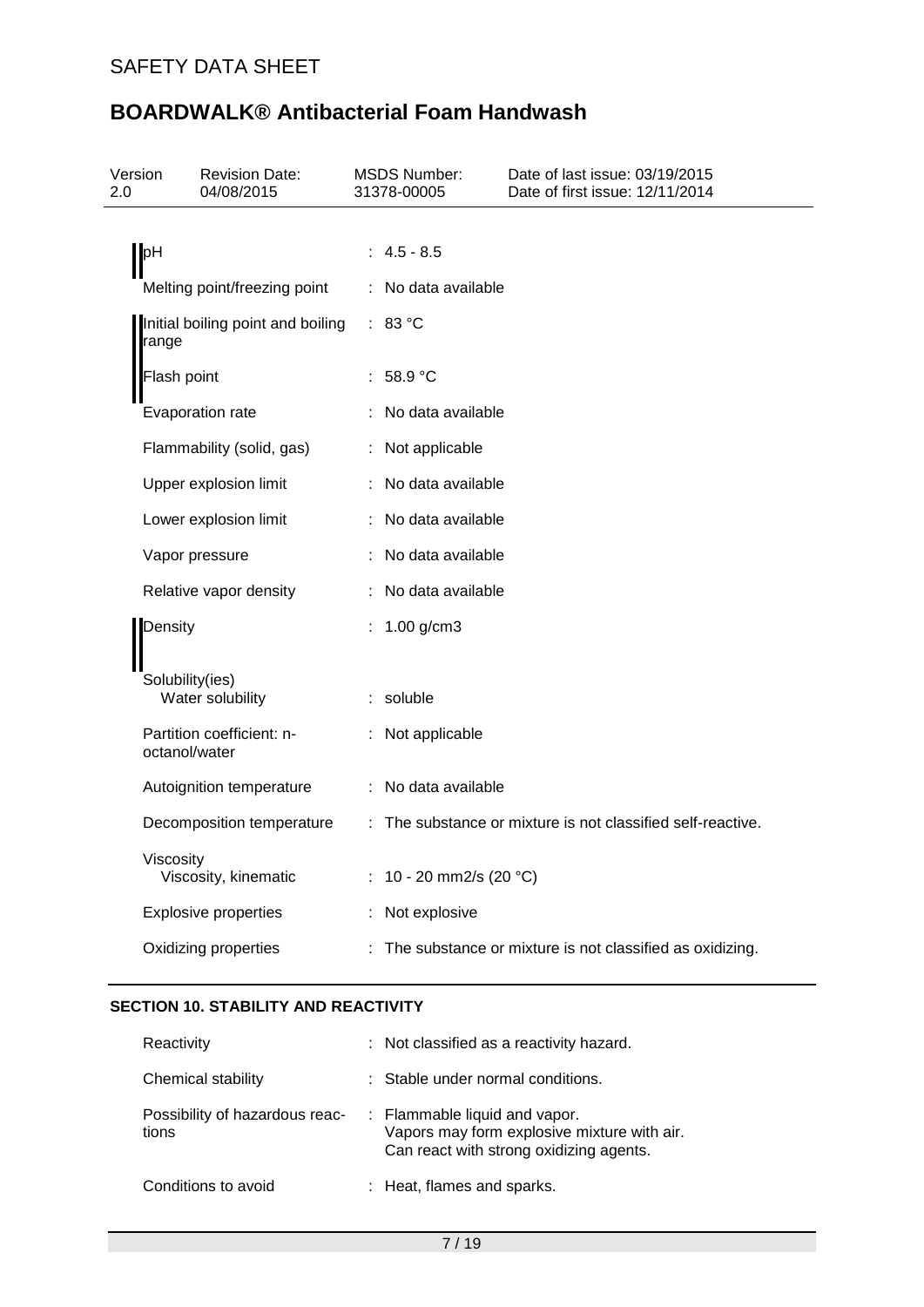| Version<br>2.0                      | <b>Revision Date:</b><br>04/08/2015          | MSDS Number:<br>31378-00005                      | Date of last issue: 03/19/2015<br>Date of first issue: 12/11/2014 |  |  |
|-------------------------------------|----------------------------------------------|--------------------------------------------------|-------------------------------------------------------------------|--|--|
|                                     | : Oxidizing agents<br>Incompatible materials |                                                  |                                                                   |  |  |
| Hazardous decomposition<br>products |                                              | : No hazardous decomposition products are known. |                                                                   |  |  |
|                                     |                                              |                                                  |                                                                   |  |  |

# **SECTION 11. TOXICOLOGICAL INFORMATION**

| Information on likely routes of exposure<br>Inhalation<br>Skin contact<br>Ingestion<br>Eye contact |  |                                                                                                                                                                                           |  |  |
|----------------------------------------------------------------------------------------------------|--|-------------------------------------------------------------------------------------------------------------------------------------------------------------------------------------------|--|--|
| <b>Acute toxicity</b><br>Not classified based on available information.                            |  |                                                                                                                                                                                           |  |  |
| Product:                                                                                           |  |                                                                                                                                                                                           |  |  |
| Acute oral toxicity                                                                                |  | : Acute toxicity estimate: $> 5,000$ mg/kg<br>Method: Calculation method                                                                                                                  |  |  |
| Ingredients:                                                                                       |  |                                                                                                                                                                                           |  |  |
| Ethanol:<br>Acute oral toxicity                                                                    |  | : LD50 (Rat): $> 5,000$ mg/kg                                                                                                                                                             |  |  |
| Acute inhalation toxicity                                                                          |  | : LC50 (Rat): 124.7 mg/l<br>Exposure time: 4 h<br>Test atmosphere: vapor                                                                                                                  |  |  |
| Acute oral toxicity                                                                                |  | Alpha-Sulfo-omega-(dodecyloxy)-poly(oxy-1,2-ethanediyl), Ammonium salt:<br>: LD50 (Rat): 4,100 mg/kg<br>Method: OECD Test Guideline 401<br>Remarks: Based on data from similar materials  |  |  |
| Acute dermal toxicity                                                                              |  | : LD50 (Rat): $> 2,000$ mg/kg<br>Method: OECD Test Guideline 402<br>Assessment: The substance or mixture has no acute dermal<br>toxicity<br>Remarks: Based on data from similar materials |  |  |
| Ammonium dodecyl sulphate:                                                                         |  |                                                                                                                                                                                           |  |  |
| Acute oral toxicity                                                                                |  | : LD50 (Rat): 2,000 mg/kg<br>Method: EC Directive 92/69/EEC B.1 Acute Toxicity (Oral)<br>Remarks: Based on data from similar materials                                                    |  |  |
| Propylene glycol:                                                                                  |  |                                                                                                                                                                                           |  |  |
| Acute oral toxicity                                                                                |  | : LD50 (Rat): $>$ 5,000 mg/kg                                                                                                                                                             |  |  |
| Acute inhalation toxicity                                                                          |  | LC50 (Rabbit): > 159 mg/l, > 51091 ppm<br>Exposure time: 4 h<br>Test atmosphere: dust/mist<br>Assessment: The substance or mixture has no acute<br>inhalation toxicity                    |  |  |
| <b>Acute dermal toxicity</b>                                                                       |  | LD50 (Rabbit): > 2,000 mg/kg<br>Assessment: The substance or mixture has no acute dermal                                                                                                  |  |  |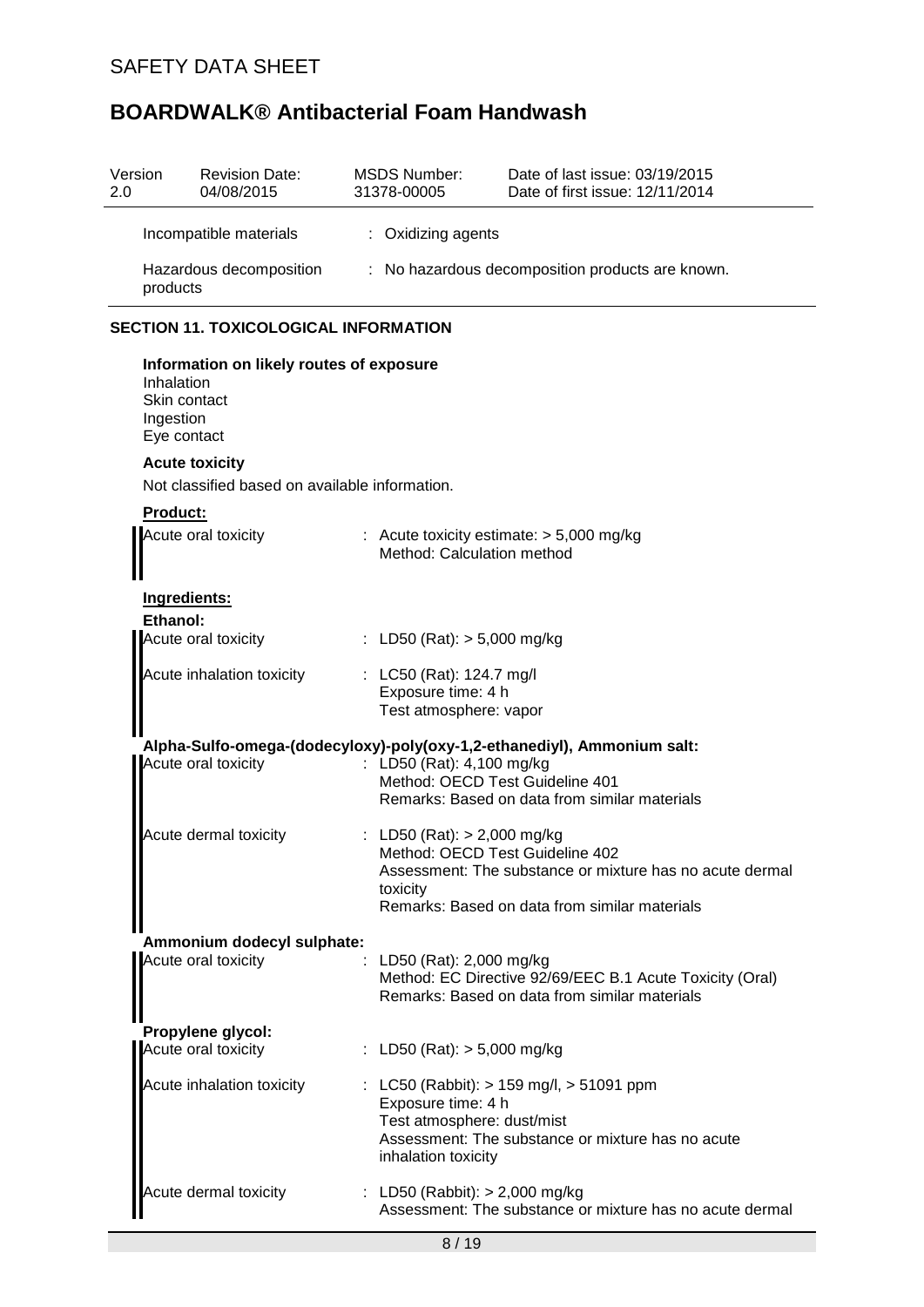| Version<br>2.0      | <b>Revision Date:</b><br>04/08/2015                                                                                                                                                                                                                                                                                                                                                                                                                               | <b>MSDS Number:</b><br>31378-00005                        | Date of last issue: 03/19/2015<br>Date of first issue: 12/11/2014                |  |  |  |
|---------------------|-------------------------------------------------------------------------------------------------------------------------------------------------------------------------------------------------------------------------------------------------------------------------------------------------------------------------------------------------------------------------------------------------------------------------------------------------------------------|-----------------------------------------------------------|----------------------------------------------------------------------------------|--|--|--|
|                     |                                                                                                                                                                                                                                                                                                                                                                                                                                                                   | toxicity                                                  |                                                                                  |  |  |  |
|                     | 4-chloro-3,5-dimethylphenol:                                                                                                                                                                                                                                                                                                                                                                                                                                      |                                                           |                                                                                  |  |  |  |
| Acute oral toxicity | Acute toxicity estimate: 500 mg/kg<br>Method: Expert judgment<br>Remarks: Based on harmonised classification in EU regulation                                                                                                                                                                                                                                                                                                                                     |                                                           |                                                                                  |  |  |  |
|                     |                                                                                                                                                                                                                                                                                                                                                                                                                                                                   | 1272/2008, Annex VI                                       |                                                                                  |  |  |  |
|                     | Acute inhalation toxicity                                                                                                                                                                                                                                                                                                                                                                                                                                         | : LC50 (Rat): $> 6.29$ mg/l<br>Test atmosphere: dust/mist |                                                                                  |  |  |  |
|                     | Acute dermal toxicity                                                                                                                                                                                                                                                                                                                                                                                                                                             | : LD50 (Rat): $> 2,000$ mg/kg                             |                                                                                  |  |  |  |
|                     | <b>Skin corrosion/irritation</b>                                                                                                                                                                                                                                                                                                                                                                                                                                  |                                                           |                                                                                  |  |  |  |
|                     | Not classified based on available information.                                                                                                                                                                                                                                                                                                                                                                                                                    |                                                           |                                                                                  |  |  |  |
| <b>Product:</b>     | Result: No skin irritation                                                                                                                                                                                                                                                                                                                                                                                                                                        |                                                           |                                                                                  |  |  |  |
| Ethanol:            | Ingredients:<br>Species: Rabbit<br>Method: OECD Test Guideline 404<br>Result: No skin irritation<br>Species: Rabbit<br>Method: OECD Test Guideline 404<br><b>Result: Skin irritation</b><br>Remarks: Based on data from similar materials<br>Ammonium dodecyl sulphate:<br>Species: Rabbit<br>Method: OECD Test Guideline 404<br>Result: Skin irritation<br>Propylene glycol:<br>Species: Rabbit<br>Method: OECD Test Guideline 404<br>Result: No skin irritation |                                                           | Alpha-Sulfo-omega-(dodecyloxy)-poly(oxy-1,2-ethanediyl), Ammonium salt:          |  |  |  |
|                     | 4-chloro-3,5-dimethylphenol:<br><b>Result: Skin irritation</b>                                                                                                                                                                                                                                                                                                                                                                                                    |                                                           | Remarks: Based on harmonised classification in EU regulation 1272/2008, Annex VI |  |  |  |
|                     | Serious eye damage/eye irritation<br>Causes serious eye damage.                                                                                                                                                                                                                                                                                                                                                                                                   |                                                           |                                                                                  |  |  |  |
|                     |                                                                                                                                                                                                                                                                                                                                                                                                                                                                   |                                                           |                                                                                  |  |  |  |
|                     | Ingredients:                                                                                                                                                                                                                                                                                                                                                                                                                                                      |                                                           |                                                                                  |  |  |  |
| Ethanol:            | Species: Rabbit                                                                                                                                                                                                                                                                                                                                                                                                                                                   |                                                           |                                                                                  |  |  |  |
|                     | Result: Irritation to eyes, reversing within 21 days<br>Method: OECD Test Guideline 405                                                                                                                                                                                                                                                                                                                                                                           |                                                           |                                                                                  |  |  |  |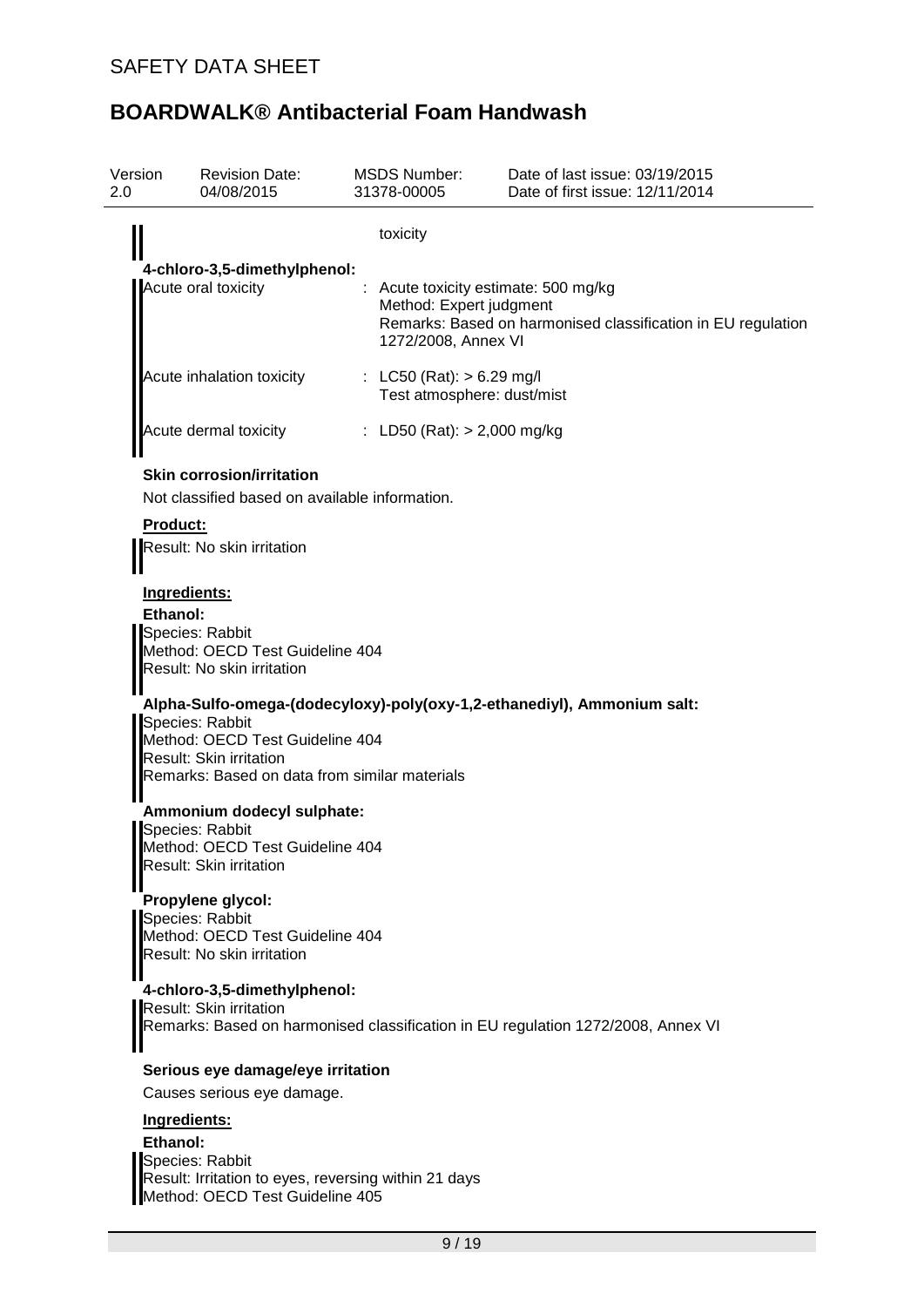Result: negative

| Version<br>2.0           | <b>Revision Date:</b><br>04/08/2015                                                                                                                   | <b>MSDS Number:</b><br>31378-00005                                                                                                              | Date of last issue: 03/19/2015<br>Date of first issue: 12/11/2014       |
|--------------------------|-------------------------------------------------------------------------------------------------------------------------------------------------------|-------------------------------------------------------------------------------------------------------------------------------------------------|-------------------------------------------------------------------------|
| Ш                        | Species: Rabbit<br>Result: Irreversible effects on the eye                                                                                            | Remarks: Based on data from similar materials                                                                                                   | Alpha-Sulfo-omega-(dodecyloxy)-poly(oxy-1,2-ethanediyl), Ammonium salt: |
|                          | Ammonium dodecyl sulphate:<br>Species: Rabbit<br>Result: Irreversible effects on the eye<br>Method: OECD Test Guideline 405                           |                                                                                                                                                 |                                                                         |
|                          | Propylene glycol:<br>Species: Rabbit<br>Result: No eye irritation<br>Method: OECD Test Guideline 405                                                  |                                                                                                                                                 |                                                                         |
|                          | 4-chloro-3,5-dimethylphenol:<br>Result: Irreversible effects on the eye                                                                               |                                                                                                                                                 |                                                                         |
|                          | <b>Respiratory or skin sensitization</b>                                                                                                              | Skin sensitization: Not classified based on available information.<br>Respiratory sensitization: Not classified based on available information. |                                                                         |
| <b>Product:</b>          |                                                                                                                                                       | Assessment: Does not cause skin sensitization.                                                                                                  |                                                                         |
| Ingredients:<br>Ethanol: | Test Type: Local lymph node assay (LLNA)<br>Routes of exposure: Skin contact<br>Species: Mouse<br>Result: negative                                    |                                                                                                                                                 |                                                                         |
|                          | Test Type: Maximization Test (GPMT)<br>Routes of exposure: Skin contact<br>Species: Guinea pig<br>Method: OECD Test Guideline 406<br>Result: negative | Remarks: Based on data from similar materials                                                                                                   | Alpha-Sulfo-omega-(dodecyloxy)-poly(oxy-1,2-ethanediyl), Ammonium salt: |
|                          | Ammonium dodecyl sulphate:<br>Test Type: Maximization Test (GPMT)<br>Routes of exposure: Skin contact<br>Species: Guinea pig<br>Result: negative      | Remarks: Based on data from similar materials                                                                                                   |                                                                         |
|                          | Propylene glycol:<br>Test Type: Maximization Test (GPMT)<br>Routes of exposure: Skin contact<br>Species: Guinea pig                                   |                                                                                                                                                 |                                                                         |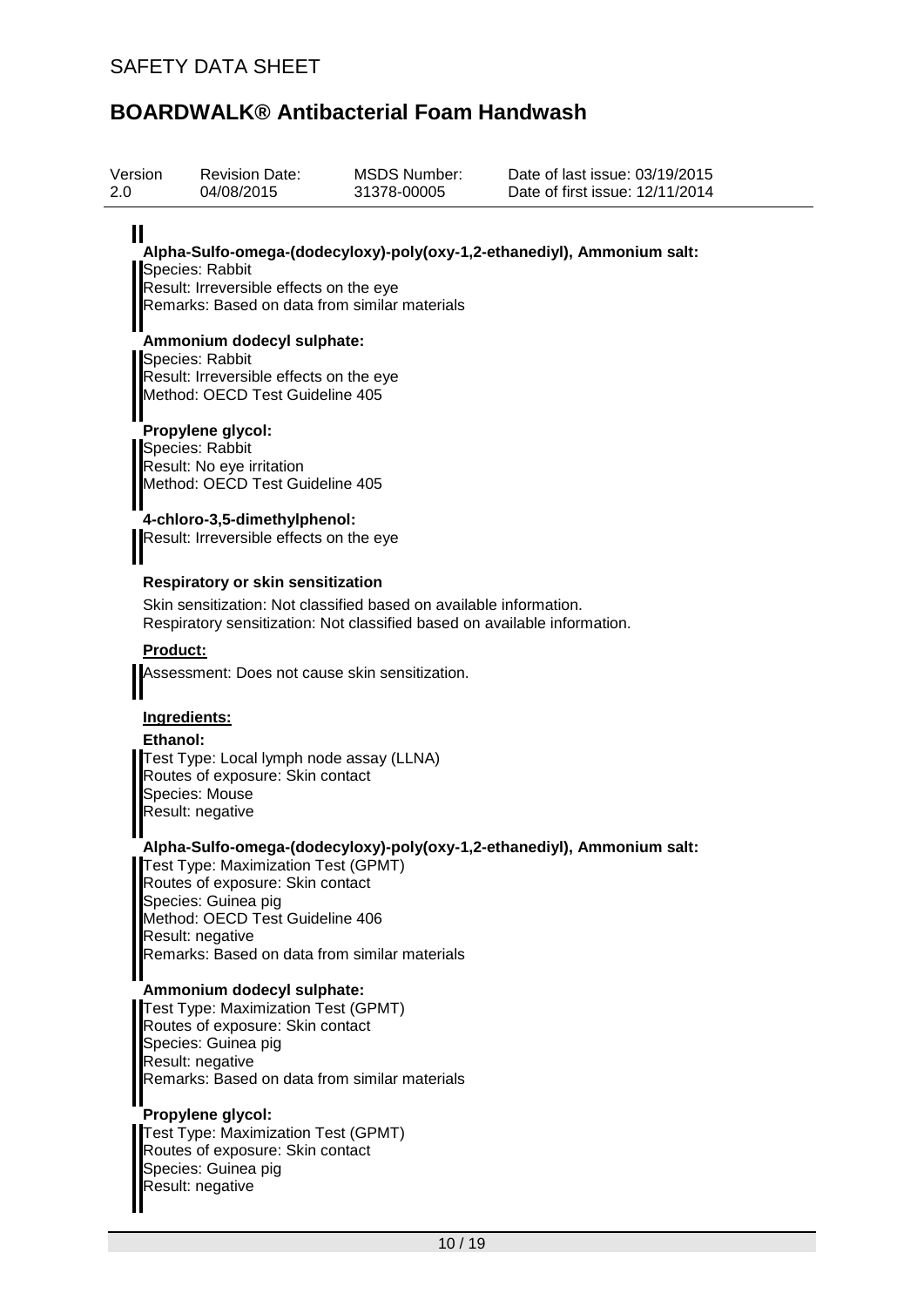| Version<br>2.0 | <b>Revision Date:</b><br>04/08/2015                                                                                                                                                     | <b>MSDS Number:</b><br>31378-00005                                     | Date of last issue: 03/19/2015<br>Date of first issue: 12/11/2014                                      |  |  |
|----------------|-----------------------------------------------------------------------------------------------------------------------------------------------------------------------------------------|------------------------------------------------------------------------|--------------------------------------------------------------------------------------------------------|--|--|
|                | 4-chloro-3,5-dimethylphenol:<br>Assessment: Probability or evidence of skin sensitization in humans<br>Remarks: Based on harmonised classification in EU regulation 1272/2008, Annex VI |                                                                        |                                                                                                        |  |  |
|                | <b>Germ cell mutagenicity</b><br>Not classified based on available information.                                                                                                         |                                                                        |                                                                                                        |  |  |
|                | Ingredients:                                                                                                                                                                            |                                                                        |                                                                                                        |  |  |
| Ethanol:       | Genotoxicity in vitro                                                                                                                                                                   |                                                                        |                                                                                                        |  |  |
|                |                                                                                                                                                                                         | Result: negative                                                       | : Test Type: In vitro mammalian cell gene mutation test                                                |  |  |
|                | Genotoxicity in vivo                                                                                                                                                                    | Species: Mouse<br>Application Route: Ingestion<br>Result: negative     | : Test Type: Rodent dominant lethal test (germ cell) (in vivo)                                         |  |  |
|                |                                                                                                                                                                                         |                                                                        | Alpha-Sulfo-omega-(dodecyloxy)-poly(oxy-1,2-ethanediyl), Ammonium salt:                                |  |  |
|                | Genotoxicity in vitro                                                                                                                                                                   | Result: negative                                                       | : Test Type: Bacterial reverse mutation assay (AMES)<br>Method: OECD Test Guideline 471                |  |  |
|                |                                                                                                                                                                                         |                                                                        | Remarks: Based on data from similar materials                                                          |  |  |
|                |                                                                                                                                                                                         | Result: negative                                                       | Test Type: In vitro mammalian cell gene mutation test<br>Method: OECD Test Guideline 476               |  |  |
|                |                                                                                                                                                                                         |                                                                        | Remarks: Based on data from similar materials                                                          |  |  |
|                | Genotoxicity in vivo                                                                                                                                                                    | Species: Mouse                                                         | : Test Type: Mutagenicity (in vivo mammalian bone-marrow<br>cytogenetic test, chromosomal analysis)    |  |  |
|                |                                                                                                                                                                                         | Application Route: Ingestion                                           | Method: OECD Test Guideline 475                                                                        |  |  |
|                |                                                                                                                                                                                         | Result: negative                                                       | Remarks: Based on data from similar materials                                                          |  |  |
| Ⅱ              | Ammonium dodecyl sulphate:                                                                                                                                                              |                                                                        |                                                                                                        |  |  |
|                | Genotoxicity in vitro                                                                                                                                                                   | Result: negative                                                       | Test Type: In vitro mammalian cell gene mutation test<br>Remarks: Based on data from similar materials |  |  |
|                |                                                                                                                                                                                         |                                                                        |                                                                                                        |  |  |
|                | Genotoxicity in vivo                                                                                                                                                                    | cytogenetic assay)<br>Species: Mouse<br>Application Route: Ingestion   | : Test Type: Mammalian erythrocyte micronucleus test (in vivo                                          |  |  |
|                |                                                                                                                                                                                         | Result: negative                                                       | Method: OECD Test Guideline 474<br>Remarks: Based on data from similar materials                       |  |  |
|                | Propylene glycol:<br>Genotoxicity in vitro                                                                                                                                              | Test Type: Bacterial reverse mutation assay (AMES)<br>Result: negative |                                                                                                        |  |  |
|                | Genotoxicity in vivo                                                                                                                                                                    | Species: Mouse                                                         | Test Type: In vivo micronucleus test                                                                   |  |  |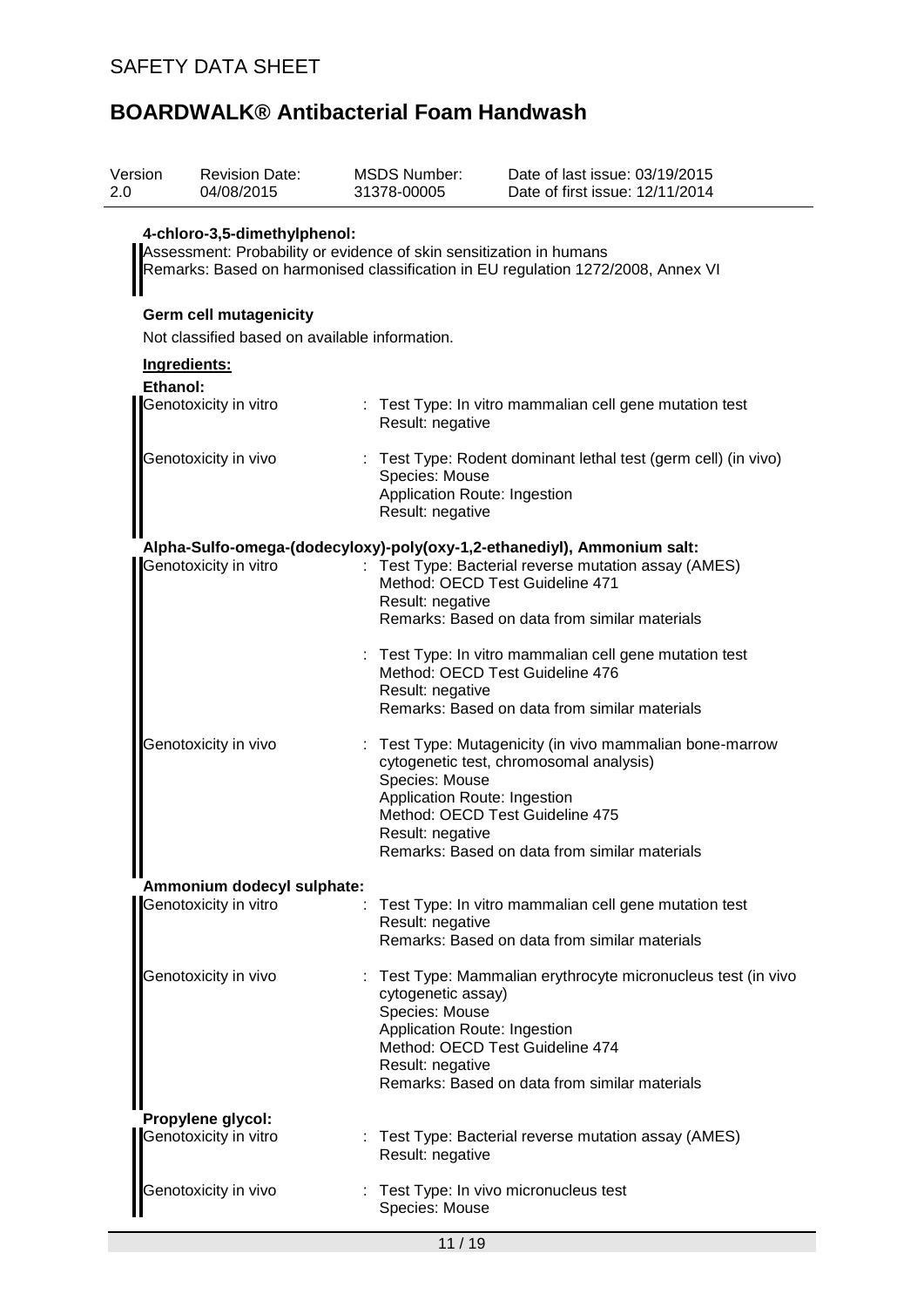| Version<br>2.0 | <b>Revision Date:</b><br>04/08/2015                                                                                                                                       | <b>MSDS Number:</b><br>31378-00005                                 | Date of last issue: 03/19/2015<br>Date of first issue: 12/11/2014                                                                                                                   |
|----------------|---------------------------------------------------------------------------------------------------------------------------------------------------------------------------|--------------------------------------------------------------------|-------------------------------------------------------------------------------------------------------------------------------------------------------------------------------------|
|                |                                                                                                                                                                           | Result: negative                                                   | Application Route: Intraperitoneal injection                                                                                                                                        |
|                | 4-chloro-3,5-dimethylphenol:<br>Genotoxicity in vitro                                                                                                                     | Result: negative                                                   | Test Type: Bacterial reverse mutation assay (AMES)                                                                                                                                  |
|                | Carcinogenicity<br>Not classified based on available information.                                                                                                         |                                                                    |                                                                                                                                                                                     |
|                | Ingredients:                                                                                                                                                              |                                                                    |                                                                                                                                                                                     |
|                | Ammonium dodecyl sulphate:<br>Species: Rat<br>Application Route: Ingestion<br>Exposure time: 2 Years<br>Result: negative<br>Remarks: Based on data from similar materials |                                                                    |                                                                                                                                                                                     |
|                | Propylene glycol:<br>Species: Rat<br>Application Route: Ingestion<br>Exposure time: 2 Years<br>Result: negative                                                           |                                                                    |                                                                                                                                                                                     |
| <b>IARC</b>    |                                                                                                                                                                           | human carcinogen by IARC.                                          | No ingredient of this product present at levels greater than or<br>equal to 0.1% is identified as probable, possible or confirmed                                                   |
| <b>OSHA</b>    |                                                                                                                                                                           | gen by OSHA.                                                       | No ingredient of this product present at levels greater than or<br>equal to 0.1% is identified as a carcinogen or potential carcino-                                                |
| <b>NTP</b>     |                                                                                                                                                                           | by NTP.                                                            | No ingredient of this product present at levels greater than or<br>equal to 0.1% is identified as a known or anticipated carcinogen                                                 |
|                | <b>Reproductive toxicity</b>                                                                                                                                              |                                                                    |                                                                                                                                                                                     |
|                | Not classified based on available information.<br>Ingredients:                                                                                                            |                                                                    |                                                                                                                                                                                     |
|                | Ethanol:                                                                                                                                                                  |                                                                    |                                                                                                                                                                                     |
|                | Effects on fertility                                                                                                                                                      | Species: Mouse<br>Application Route: Ingestion<br>Result: negative | : Test Type: Two-generation reproduction toxicity study<br>Method: OECD Test Guideline 416                                                                                          |
|                | <b>Effects on fertility</b>                                                                                                                                               | Species: Rat<br>Application Route: Ingestion<br>Result: negative   | Alpha-Sulfo-omega-(dodecyloxy)-poly(oxy-1,2-ethanediyl), Ammonium salt:<br>: Test Type: Two-generation reproduction toxicity study<br>Remarks: Based on data from similar materials |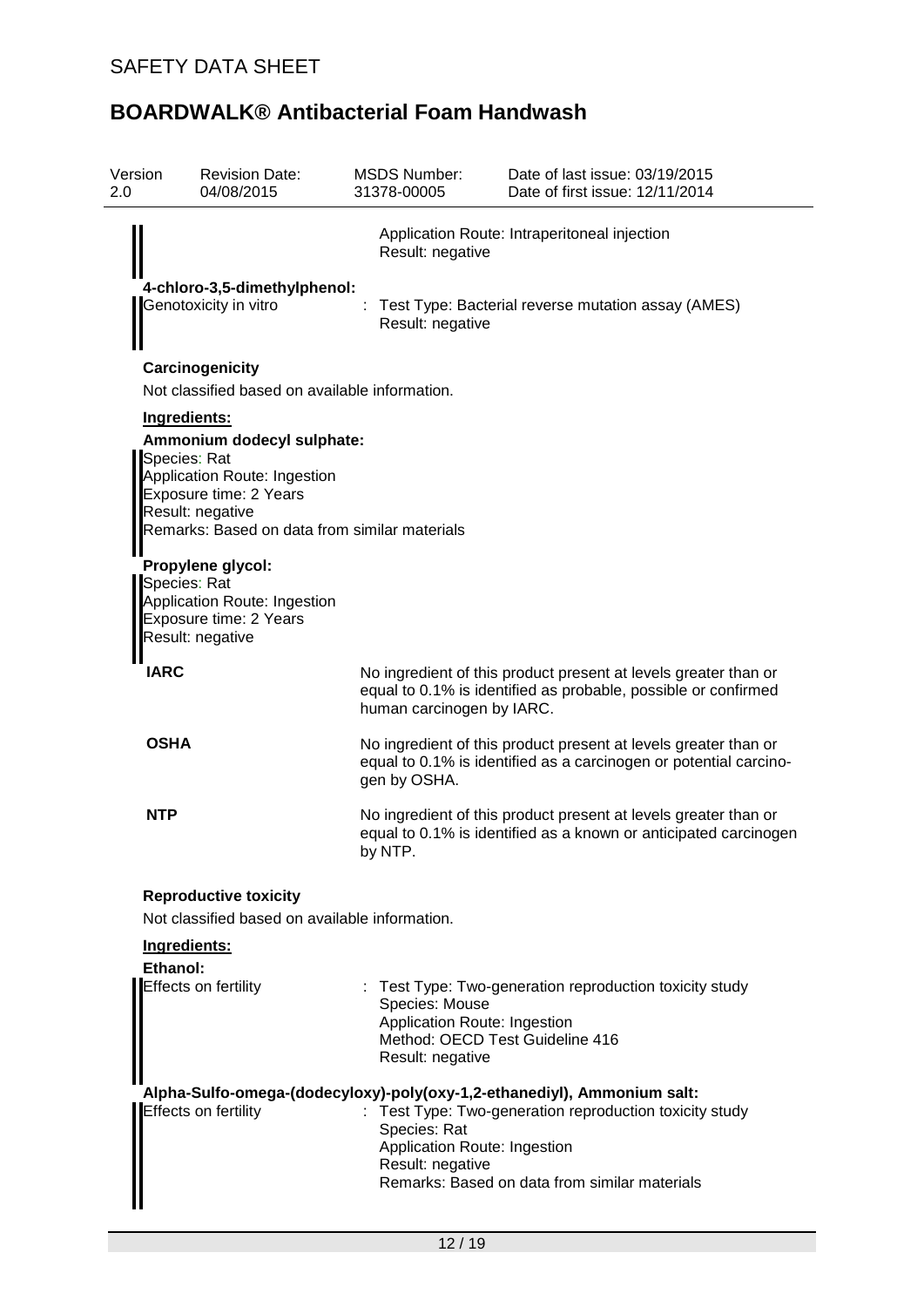| Version<br>2.0 | <b>Revision Date:</b><br>04/08/2015       | MSDS Number:<br>31378-00005                                          | Date of last issue: 03/19/2015<br>Date of first issue: 12/11/2014                                        |
|----------------|-------------------------------------------|----------------------------------------------------------------------|----------------------------------------------------------------------------------------------------------|
|                | Effects on fetal development              | Species: Rat<br>Application Route: Ingestion<br>Result: negative     | : Test Type: Two-generation reproduction toxicity study<br>Remarks: Based on data from similar materials |
|                | Ammonium dodecyl sulphate:                |                                                                      |                                                                                                          |
|                | Effects on fetal development              | Species: Rat<br>Application Route: Ingestion<br>Result: negative     | Test Type: Embryo-fetal development<br>Remarks: Based on data from similar materials                     |
|                | Propylene glycol:<br>Effects on fertility | : Species: Mouse<br>Application Route: Ingestion<br>Result: negative |                                                                                                          |
|                | Effects on fetal development              | Species: Mouse<br>Application Route: Ingestion<br>Result: negative   | : Test Type: Embryo-fetal development                                                                    |

### **STOT-single exposure**

Not classified based on available information.

## **STOT-repeated exposure**

Not classified based on available information.

### **Repeated dose toxicity**

### **Ingredients:**

**Ethanol:** Species: Rat NOAEL: 2,400 mg/kg Application Route: Ingestion Exposure time: 2 y

### **Alpha-Sulfo-omega-(dodecyloxy)-poly(oxy-1,2-ethanediyl), Ammonium salt:**

Species: Rat NOAEL: > 225 mg/kg Application Route: Ingestion Exposure time: 90 d Method: OECD Test Guideline 408 Remarks: Based on data from similar materials

## **Propylene glycol:**

Species: Rat NOAEL: 1,700 mg/kg Application Route: Ingestion Exposure time: 2 y

**4-chloro-3,5-dimethylphenol:** Species: Rabbit LOAEL: 180 mg/kg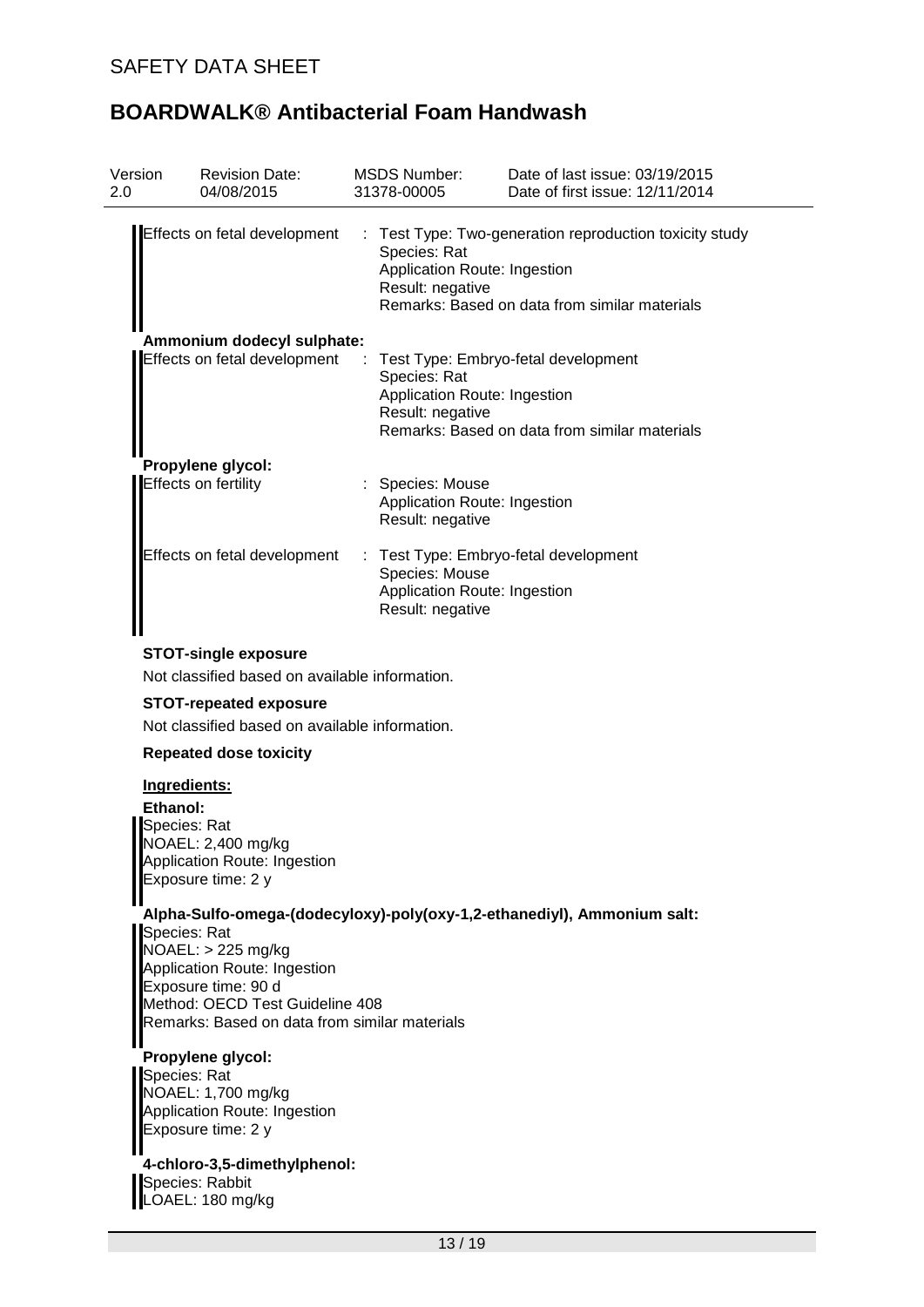| Version                                   | <b>Revision Date:</b> | MSDS Number: | Date of last issue: 03/19/2015  |  |  |
|-------------------------------------------|-----------------------|--------------|---------------------------------|--|--|
| 2.0                                       | 04/08/2015            | 31378-00005  | Date of first issue: 12/11/2014 |  |  |
| <b>Il</b> Annlication Route: Skin contact |                       |              |                                 |  |  |

Application Route: Skin contact Exposure time: 90 d

# **Aspiration toxicity**

Not classified based on available information.

### **SECTION 12. ECOLOGICAL INFORMATION**

### **Ecotoxicity**

| Ingredients:<br>Ethanol:                                                     |                                                                                                                                                                       |
|------------------------------------------------------------------------------|-----------------------------------------------------------------------------------------------------------------------------------------------------------------------|
| Toxicity to fish                                                             | : LC50 (Pimephales promelas (fathead minnow)): > 1,000 mg/l<br>Exposure time: 96 h                                                                                    |
| Toxicity to daphnia and other<br>aquatic invertebrates                       | : EC50 (Daphnia magna (Water flea)): > 1,000 mg/l<br>Exposure time: 48 h                                                                                              |
| Toxicity to algae                                                            | : EC50 (Chlorella vulgaris (Fresh water algae)): 275 mg/l<br>Exposure time: 72 h<br>Method: OECD Test Guideline 201                                                   |
| Toxicity to daphnia and other<br>aquatic invertebrates<br>(Chronic toxicity) | : NOEC (Daphnia magna (Water flea)): 9.6 mg/l<br>Exposure time: 9 d                                                                                                   |
| Toxicity to bacteria                                                         | : EC50 (Photobacterium phosphoreum): 32.1 mg/l<br>Exposure time: 0.25 h                                                                                               |
|                                                                              | Alpha-Sulfo-omega-(dodecyloxy)-poly(oxy-1,2-ethanediyl), Ammonium salt:                                                                                               |
| Toxicity to fish                                                             | : LC50 (Danio rerio (zebra fish)): 7.1 mg/l                                                                                                                           |
|                                                                              | Exposure time: 96 h<br>Method: OECD Test Guideline 203                                                                                                                |
|                                                                              | Remarks: Based on data from similar materials                                                                                                                         |
| Toxicity to daphnia and other                                                | : EC50 (Daphnia magna (Water flea)): 7.4 mg/l                                                                                                                         |
| aquatic invertebrates                                                        | Exposure time: 48 h<br>Method: OECD Test Guideline 202                                                                                                                |
|                                                                              | Remarks: Based on data from similar materials                                                                                                                         |
| Toxicity to algae                                                            | : ErC50 (Desmodesmus subspicatus (green algae)): 27.7 mg/l<br>Exposure time: 72 h<br>Method: OECD Test Guideline 201<br>Remarks: Based on data from similar materials |
|                                                                              |                                                                                                                                                                       |
|                                                                              | NOEC (Desmodesmus subspicatus (green algae)): 0.95 mg/l<br>Exposure time: 72 h                                                                                        |
|                                                                              | Method: OECD Test Guideline 201<br>Remarks: Based on data from similar materials                                                                                      |
| Toxicity to fish (Chronic                                                    | : NOEC (Oncorhynchus mykiss (rainbow trout)): 0.14 mg/l                                                                                                               |
| toxicity)                                                                    | Exposure time: 28 d<br>Method: OECD Test Guideline 204                                                                                                                |
|                                                                              | Remarks: Based on data from similar materials                                                                                                                         |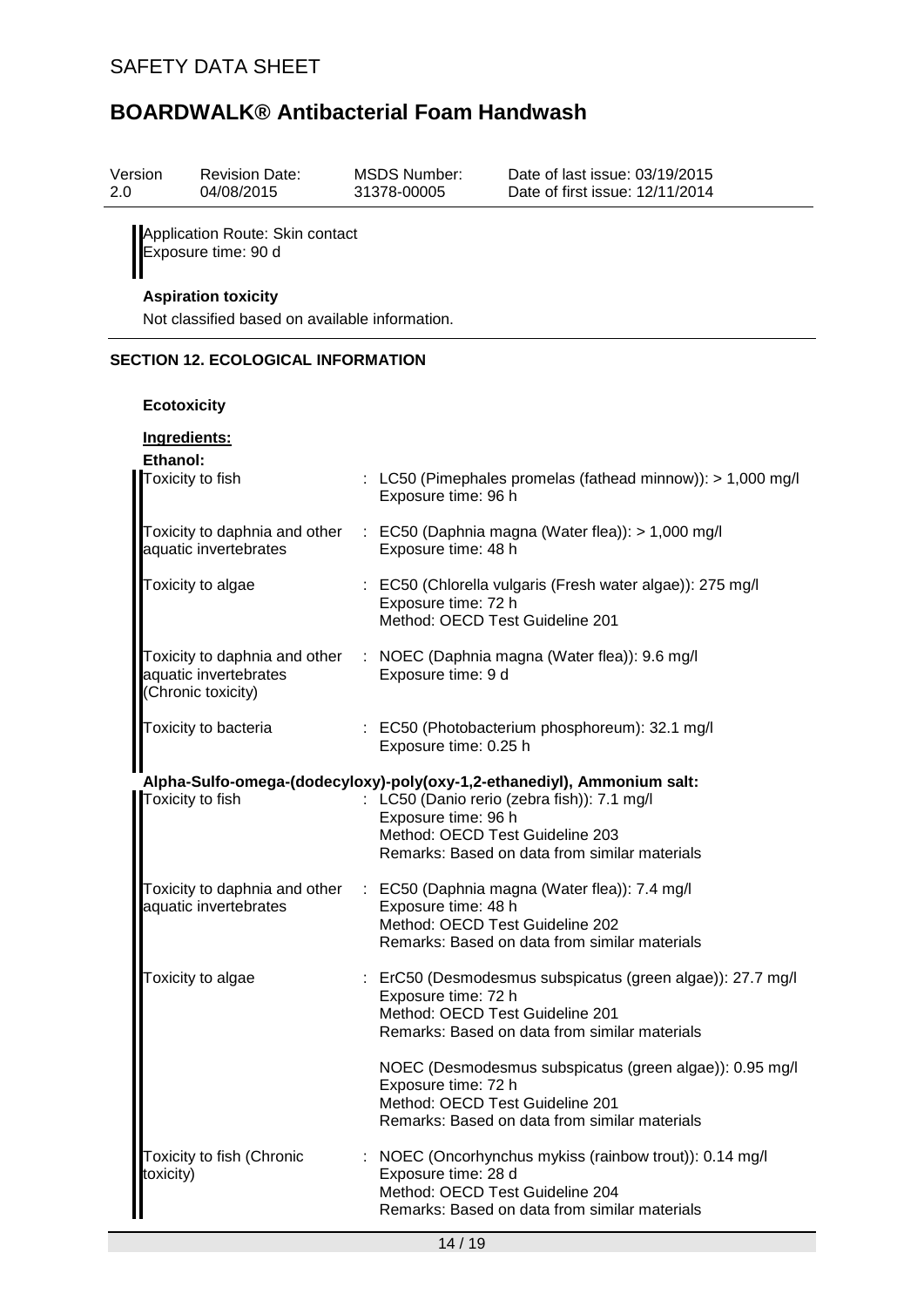| Version<br>2.0 | <b>Revision Date:</b><br>04/08/2015                    | <b>MSDS Number:</b><br>31378-00005               | Date of last issue: 03/19/2015<br>Date of first issue: 12/11/2014                                                                                                                |
|----------------|--------------------------------------------------------|--------------------------------------------------|----------------------------------------------------------------------------------------------------------------------------------------------------------------------------------|
|                | aquatic invertebrates<br>(Chronic toxicity)            | Exposure time: 21 d                              | Toxicity to daphnia and other : NOEC (Daphnia magna (Water flea)): 0.27 mg/l<br>Remarks: Based on data from similar materials                                                    |
|                | Toxicity to bacteria                                   | Exposure time: 16 h<br>Method: DIN 38 412 Part 8 | $\therefore$ EC10 (Pseudomonas putida): > 10 g/l<br>Remarks: Based on data from similar materials                                                                                |
|                | Ammonium dodecyl sulphate:                             |                                                  |                                                                                                                                                                                  |
|                | Toxicity to fish                                       | Exposure time: 96 h                              | LC50 (Oncorhynchus mykiss (rainbow trout)): 3.6 mg/l<br>Method: OECD Test Guideline 203<br>Remarks: Based on data from similar materials                                         |
|                | aquatic invertebrates                                  | Exposure time: 48 h                              | Toxicity to daphnia and other : EC50 (Daphnia magna (Water flea)): 4.7 mg/l<br>Method: Tested according to Directive 92/69/EEC.<br>Remarks: Based on data from similar materials |
|                | Toxicity to algae                                      | Exposure time: 72 h                              | : ErC50 (Desmodesmus subspicatus (green algae)): > 20 mg/l<br>Method: Directive 67/548/EEC, Annex V, C.3.<br>Remarks: Based on data from similar materials                       |
|                |                                                        | Exposure time: 72 h                              | EC10 (Desmodesmus subspicatus (green algae)): 5.4 mg/l<br>Method: Directive 67/548/EEC, Annex V, C.3.<br>Remarks: Based on data from similar materials                           |
|                | aquatic invertebrates<br>(Chronic toxicity)            | Exposure time: 7 d                               | Toxicity to daphnia and other : NOEC (Ceriodaphnia dubia (water flea)): 0.88 mg/l<br>Remarks: Based on data from similar materials                                               |
|                | Toxicity to bacteria                                   | Exposure time: 16 h<br>Method: DIN 38 412 Part 8 | : EC0 (Pseudomonas putida): 409 mg/l<br>Remarks: Based on data from similar materials                                                                                            |
|                | Propylene glycol:<br>Toxicity to fish                  | Exposure time: 96 h                              | LC50 (Oncorhynchus mykiss (rainbow trout)): 40,613 mg/l                                                                                                                          |
|                | Toxicity to daphnia and other<br>aquatic invertebrates | Exposure time: 48 h                              | : EC50 (Ceriodaphnia dubia (water flea)): 18,340 mg/l                                                                                                                            |
|                | Toxicity to algae                                      | Exposure time: 48 h                              | : EC50 (Skeletonema costatum (marine diatom)): 19,000 mg/l<br>Method: OECD Test Guideline 201                                                                                    |
|                | Toxicity to fish (Chronic<br>toxicity)                 | Exposure time: 30 d                              | : Chronic Toxicity Value: 2,500 mg/l                                                                                                                                             |
|                |                                                        |                                                  | Toxicity to daphnia and other : NOEC (Ceriodaphnia dubia (water flea)): 29,000 mg/l                                                                                              |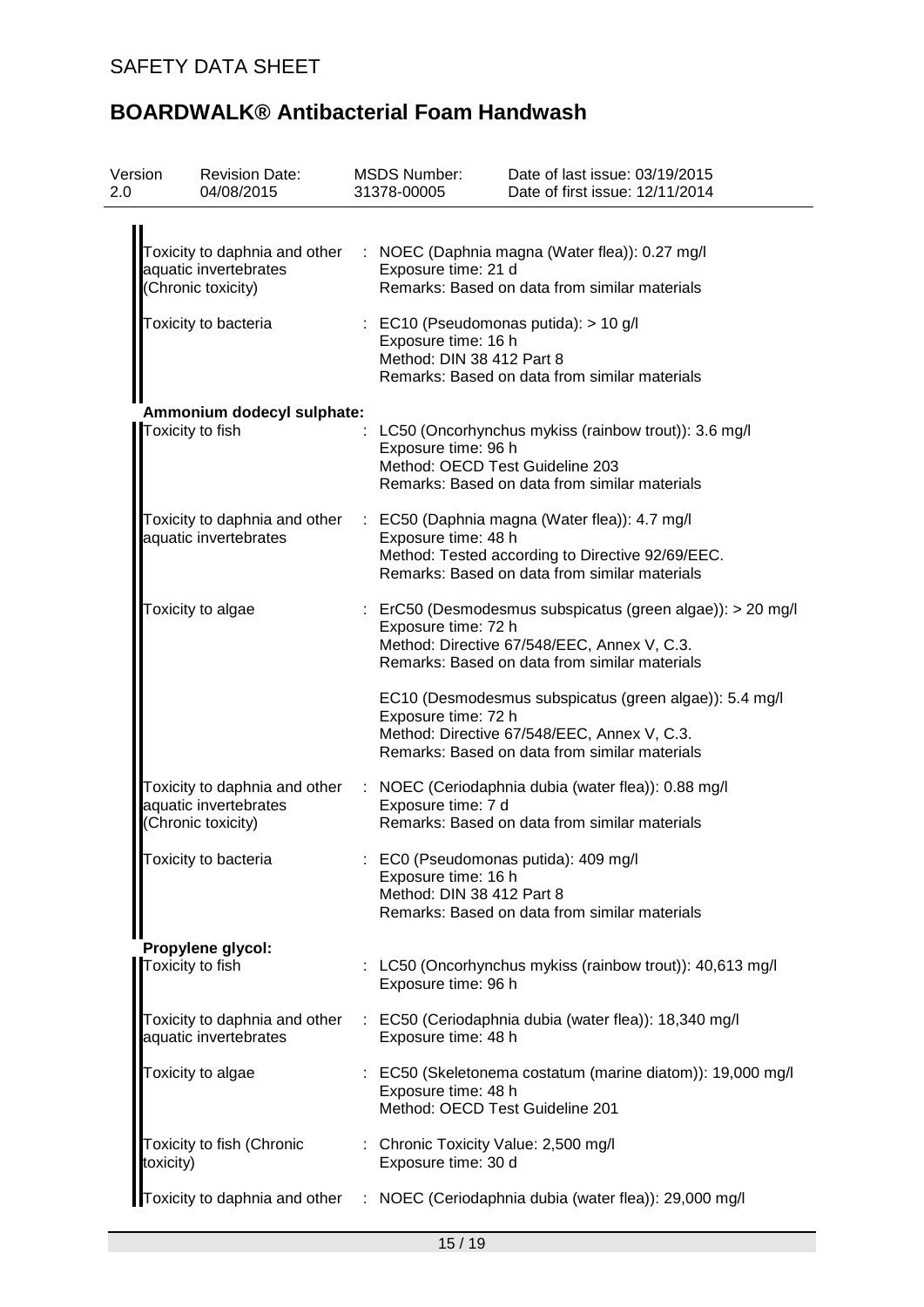| Version<br>2.0 | <b>Revision Date:</b><br>04/08/2015              | <b>MSDS Number:</b><br>31378-00005                                              | Date of last issue: 03/19/2015<br>Date of first issue: 12/11/2014                             |
|----------------|--------------------------------------------------|---------------------------------------------------------------------------------|-----------------------------------------------------------------------------------------------|
|                | aquatic invertebrates<br>(Chronic toxicity)      | Exposure time: 7 d                                                              |                                                                                               |
|                | Toxicity to bacteria                             | Exposure time: 18 h                                                             | : NOEC (Pseudomonas putida): > 20,000 mg/l                                                    |
|                | 4-chloro-3,5-dimethylphenol:<br>Toxicity to fish | Exposure time: 96 h                                                             | LC50 (Oncorhynchus mykiss (rainbow trout)): 0.76 mg/l                                         |
|                | aquatic invertebrates                            | Exposure time: 48 h                                                             | Toxicity to daphnia and other : EC50 (Daphnia magna (Water flea)): 7.7 mg/l                   |
| icity)         | M-Factor (Acute aquatic tox-                     | ∷ 1                                                                             |                                                                                               |
|                | <b>Persistence and degradability</b>             |                                                                                 |                                                                                               |
| Ingredients:   |                                                  |                                                                                 |                                                                                               |
| Ethanol:       | Biodegradability                                 | Result: Readily biodegradable.<br>Biodegradation: 84 %<br>Exposure time: 20 d   |                                                                                               |
|                |                                                  |                                                                                 | Alpha-Sulfo-omega-(dodecyloxy)-poly(oxy-1,2-ethanediyl), Ammonium salt:                       |
|                | Biodegradability                                 | Result: Readily biodegradable.<br>Biodegradation: 100 %<br>Exposure time: 28 d  | Method: Directive 67/548/EEC Annex V, C.4.C.<br>Remarks: Based on data from similar materials |
|                | Ammonium dodecyl sulphate:                       |                                                                                 |                                                                                               |
|                | Biodegradability                                 | Result: Readily biodegradable.<br>Biodegradation: 75.7 %<br>Exposure time: 28 d | Method: OECD Test Guideline 301B<br>Remarks: Based on data from similar materials             |
|                | Propylene glycol:                                |                                                                                 |                                                                                               |
|                | Biodegradability                                 | Result: Readily biodegradable.<br>Biodegradation: 98.3 %<br>Exposure time: 28 d | Method: OECD Test Guideline 301F                                                              |
|                | <b>Bioaccumulative potential</b>                 |                                                                                 |                                                                                               |
| Ingredients:   |                                                  |                                                                                 |                                                                                               |
| Ethanol:       | Partition coefficient: n-<br>octanol/water       | : log Pow: -0.35                                                                |                                                                                               |
|                | Partition coefficient: n-                        | $:$ log Pow: 0.3                                                                | Alpha-Sulfo-omega-(dodecyloxy)-poly(oxy-1,2-ethanediyl), Ammonium salt:                       |
| octanol/water  |                                                  |                                                                                 |                                                                                               |
|                |                                                  | 16/19                                                                           |                                                                                               |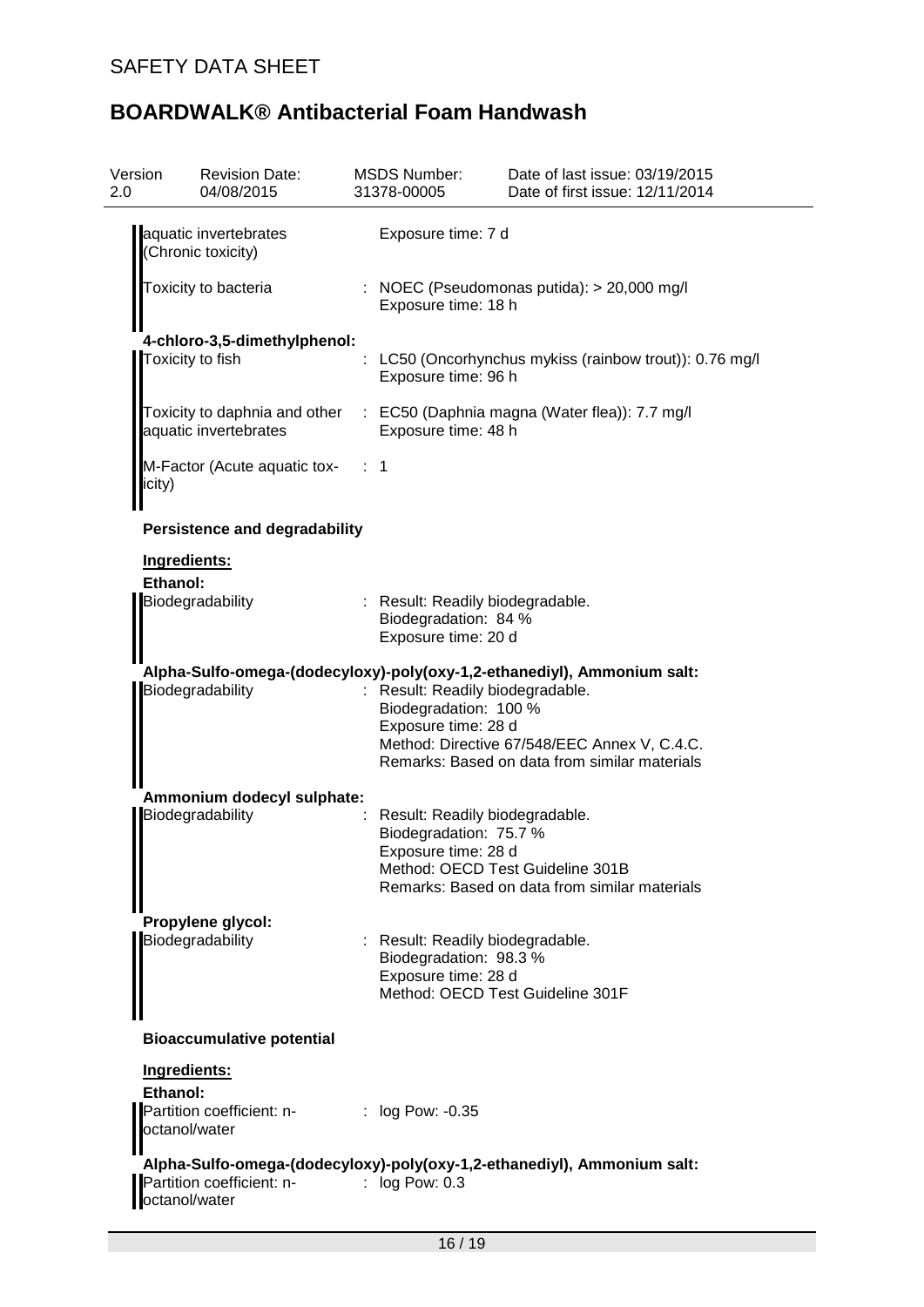| Version<br>2.0     | <b>Revision Date:</b><br>04/08/2015                                           | MSDS Number:<br>31378-00005 | Date of last issue: 03/19/2015<br>Date of first issue: 12/11/2014 |
|--------------------|-------------------------------------------------------------------------------|-----------------------------|-------------------------------------------------------------------|
| Ш<br>octanol/water | Ammonium dodecyl sulphate:<br>Partition coefficient: n- : log Pow: 0.8 - 0.91 |                             |                                                                   |
| octanol/water      | Propylene glycol:<br>Partition coefficient: n-                                | : $log Pow: -1.07$          |                                                                   |
| octanol/water      | 4-chloro-3,5-dimethylphenol:<br>Partition coefficient: n-                     | $:$ log Pow: 3.27           |                                                                   |
|                    | <b>Mobility in soil</b>                                                       |                             |                                                                   |
|                    | No data available                                                             |                             |                                                                   |
|                    | Other adverse effects                                                         |                             |                                                                   |
|                    | No data available                                                             |                             |                                                                   |

### **SECTION 13. DISPOSAL CONSIDERATIONS**

| <b>Disposal methods</b><br>Waste from residues | : Dispose of in accordance with local regulations.                                                                                                                                              |
|------------------------------------------------|-------------------------------------------------------------------------------------------------------------------------------------------------------------------------------------------------|
| Contaminated packaging                         | : Dispose of as unused product.<br>Empty containers should be taken to an approved waste<br>handling site for recycling or disposal.<br>Do not burn, or use a cutting torch on, the empty drum. |

## **SECTION 14. TRANSPORT INFORMATION**

### **International Regulation**

**UNRTDG** Not regulated as a dangerous good

### **IATA-DGR**

Not regulated as a dangerous good

#### **IMDG-Code** Not regulated as a dangerous good

**Transport in bulk according to Annex II of MARPOL 73/78 and the IBC Code** Not applicable for product as supplied.

### **Domestic regulation**

**49 CFR** Not regulated as a dangerous good

### **SECTION 15. REGULATORY INFORMATION**

### **EPCRA - Emergency Planning and Community Right-to-Know**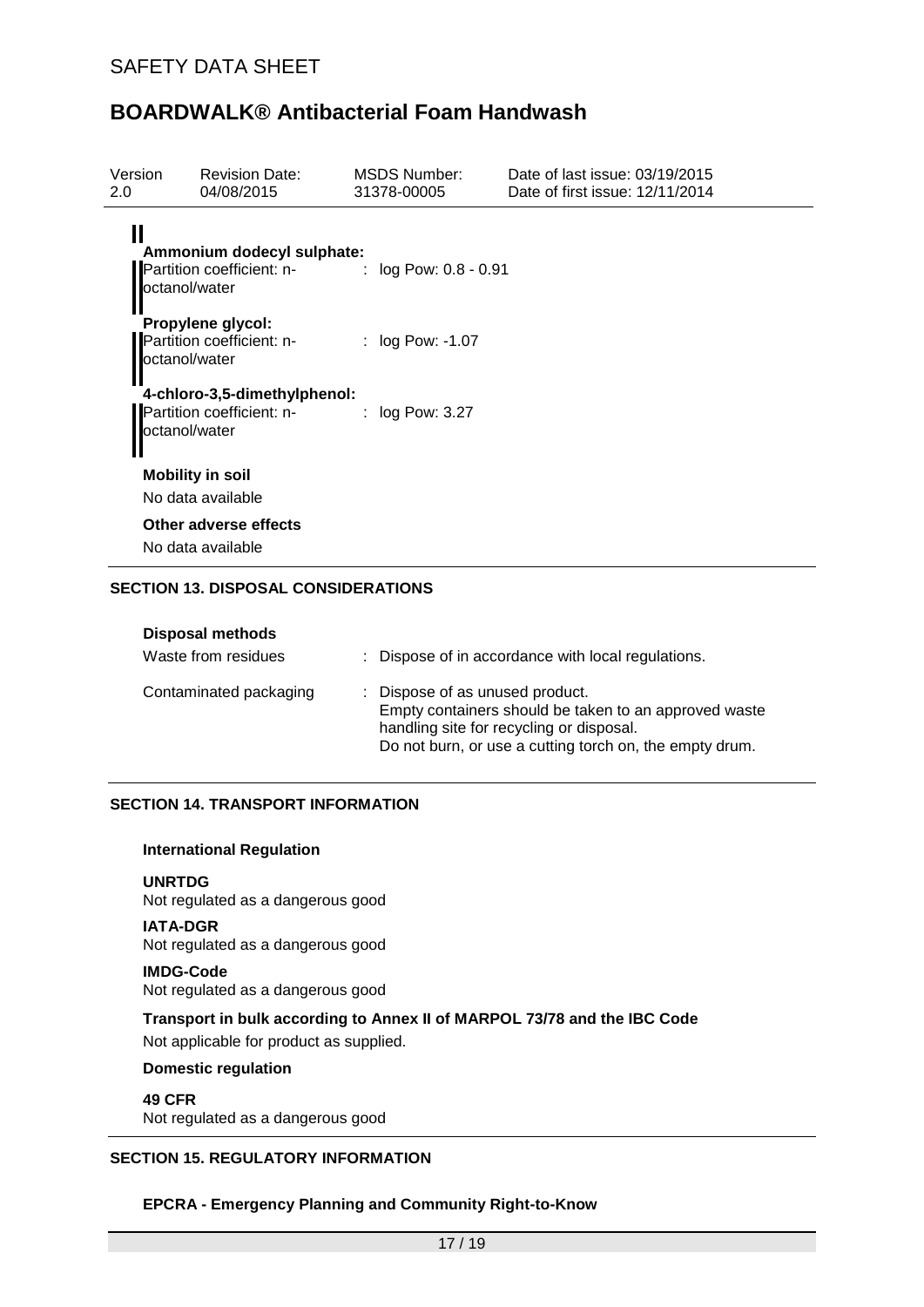| 2.0 | Version         | <b>Revision Date:</b><br>04/08/2015                                                                                                                                                                                                                    | <b>MSDS Number:</b><br>31378-00005                                                                                                                                                        | Date of last issue: 03/19/2015<br>Date of first issue: 12/11/2014 |            |
|-----|-----------------|--------------------------------------------------------------------------------------------------------------------------------------------------------------------------------------------------------------------------------------------------------|-------------------------------------------------------------------------------------------------------------------------------------------------------------------------------------------|-------------------------------------------------------------------|------------|
|     |                 | <b>CERCLA Reportable Quantity</b><br>This material does not contain any components with a CERCLA RQ.<br><b>SARA 304 Extremely Hazardous Substances Reportable Quantity</b><br>This material does not contain any components with a section 304 EHS RQ. |                                                                                                                                                                                           |                                                                   |            |
|     |                 | SARA 311/312 Hazards                                                                                                                                                                                                                                   | : Fire Hazard<br><b>Acute Health Hazard</b>                                                                                                                                               |                                                                   |            |
|     | <b>SARA 302</b> |                                                                                                                                                                                                                                                        | No chemicals in this material are subject to the reporting<br>requirements of SARA Title III, Section 302.                                                                                |                                                                   |            |
|     | <b>SARA 313</b> |                                                                                                                                                                                                                                                        | : This material does not contain any chemical components with<br>known CAS numbers that exceed the threshold (De Minimis)<br>reporting levels established by SARA Title III, Section 313. |                                                                   |            |
|     |                 | <b>US State Regulations</b>                                                                                                                                                                                                                            |                                                                                                                                                                                           |                                                                   |            |
|     |                 | Pennsylvania Right To Know                                                                                                                                                                                                                             |                                                                                                                                                                                           |                                                                   |            |
|     |                 | Water                                                                                                                                                                                                                                                  |                                                                                                                                                                                           | 7732-18-5                                                         | 70 - 90 %  |
|     |                 | Ethanol                                                                                                                                                                                                                                                |                                                                                                                                                                                           | 64-17-5                                                           | $1 - 5%$   |
|     |                 | Ammonium dodecyl sulphate                                                                                                                                                                                                                              |                                                                                                                                                                                           | 2235-54-3                                                         | $1 - 5%$   |
|     |                 |                                                                                                                                                                                                                                                        | Alpha-Sulfo-omega-(dodecyloxy)-poly(oxy-<br>1,2-ethanediyl), Ammonium salt                                                                                                                | 67762-19-0                                                        | $1 - 5%$   |
|     |                 | Propylene glycol                                                                                                                                                                                                                                       |                                                                                                                                                                                           | $57 - 55 - 6$                                                     | $1 - 5%$   |
|     |                 | Ammonium sulfate                                                                                                                                                                                                                                       |                                                                                                                                                                                           | 7783-20-2                                                         | $0.1 - 1%$ |
|     |                 | Propan-2-ol                                                                                                                                                                                                                                            |                                                                                                                                                                                           | 67-63-0                                                           | $0.1 - 1%$ |
|     |                 | <b>New Jersey Right To Know</b>                                                                                                                                                                                                                        |                                                                                                                                                                                           |                                                                   |            |
|     |                 | Water                                                                                                                                                                                                                                                  |                                                                                                                                                                                           | 7732-18-5                                                         | 70 - 90 %  |
|     |                 | Ethanol                                                                                                                                                                                                                                                |                                                                                                                                                                                           | 64-17-5                                                           | $1 - 5%$   |
|     |                 | Ammonium dodecyl sulphate                                                                                                                                                                                                                              |                                                                                                                                                                                           | 2235-54-3                                                         | $1 - 5%$   |
|     |                 |                                                                                                                                                                                                                                                        | Alpha-Sulfo-omega-(dodecyloxy)-poly(oxy-<br>1,2-ethanediyl), Ammonium salt                                                                                                                | 67762-19-0                                                        | $1 - 5%$   |
|     |                 | Propylene glycol                                                                                                                                                                                                                                       |                                                                                                                                                                                           | 57-55-6                                                           | $1 - 5%$   |
|     |                 | <b>California Prop 65</b>                                                                                                                                                                                                                              | This product does not contain any chemicals known to the<br>State of California to cause cancer, birth, or any other<br>reproductive defects.                                             |                                                                   |            |
|     |                 | The ingredients of this product are reported in the following inventories:                                                                                                                                                                             |                                                                                                                                                                                           |                                                                   |            |
|     | <b>AICS</b>     |                                                                                                                                                                                                                                                        | : All ingredients listed or exempt.                                                                                                                                                       |                                                                   |            |

### **Inventories**

AICS (Australia), DSL (Canada), IECSC (China), REACH (European Union), ENCS (Japan), ISHL (Japan), KECI (Korea), NZIoC (New Zealand), PICCS (Philippines), TCSI (Taiwan), TSCA (USA)